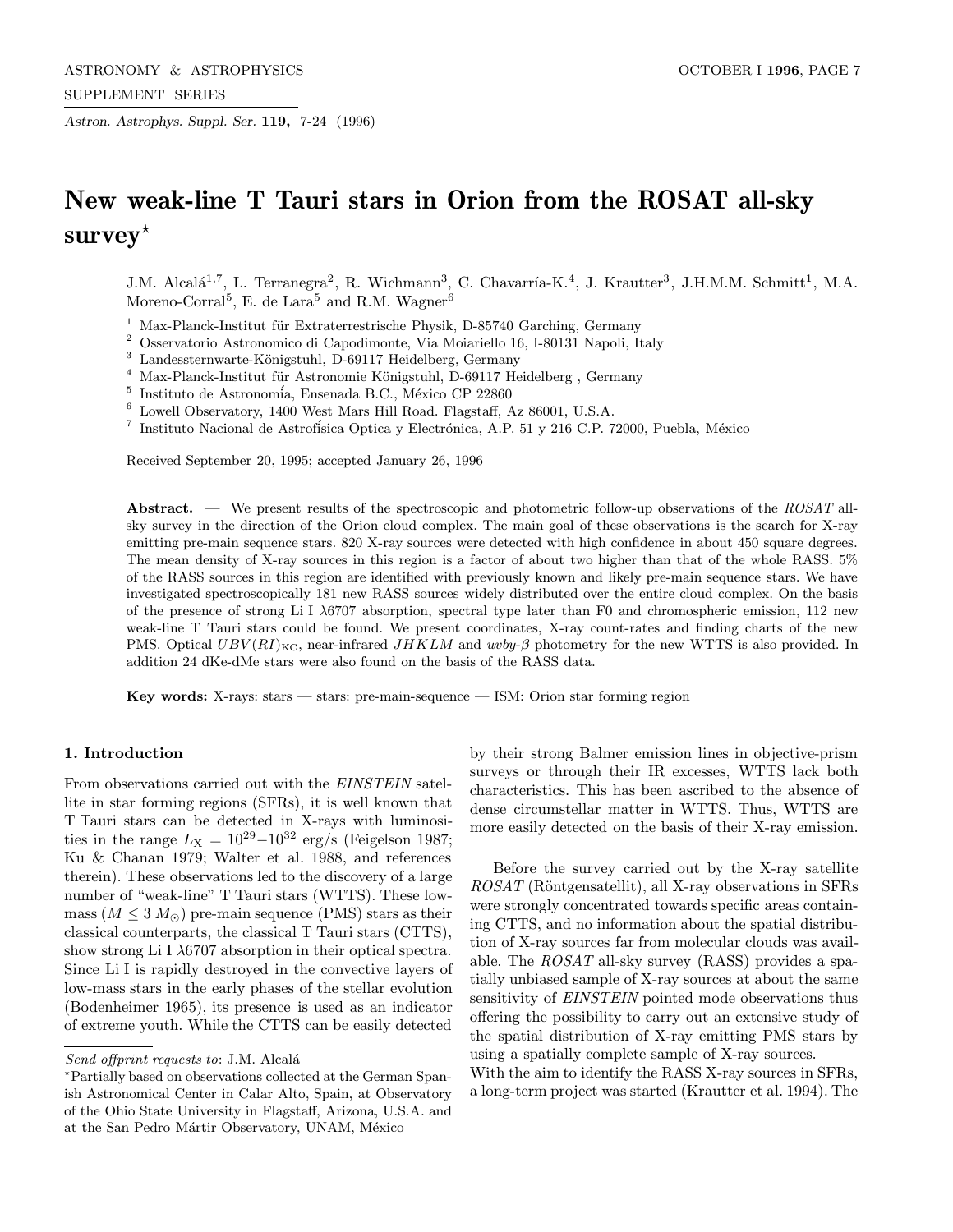main purpose of this program is the search for WTTS in nearby (closer than 500 pc) SFRs.

The Orion cloud complex at a distance of about 460 pc (Genzel & Stutzki 1989), is a suitable region to study the star formation process, the content of the young stellar population and the interaction of the stellar members with their environment. X-rays observations in Orion have been carried out for the first time by the Uhuru satellite (Giacconi & Gursky 1974) and by the EINSTEIN satellite (Gagné & Caillault 1994, and references therein). However, all these observations have been restricted to regions in or near the Orion nebula, with no information about the possible presence of X-ray emitting PMS stars far from the cloud complex.

In this paper we report the observations of the RASS in the direction of the Orion SFR and focus on the optical identification of the detected X-ray sources. We give coordinates, X-ray count rates and finding charts of the Xray sources identified spectroscopically as new WTTS. We also provide  $UBV(RI)_{\text{KC}}$ ,  $JHKLM$  and  $uvby-\beta$  photometry for a sub-sample of the new WTTS. In a forthcoming paper we analyse the optical counterparts identified as low-mass PMS stars, in particular, relationships between their location in the cloud and the main stellar parameters, and of the latter with X-ray properties of the studied stars.

We stress that very large samples of X-ray sources, like the RASS sample in Orion, require several years of identification work. Excluding the sources previously known from EINSTEIN observations in this SFR, the sample of RASS sources identified in our spectroscopic study is complete to about 20% by now. Since the RASS is flux limited and because of the large distance of the Orion SFR, this sample may be biased towards the brightest X-ray sources. Although we knew in advance that such a program of spectroscopic identifications would require several years to be completed, we think it is very important to publish the sample of new WTTS. Such a sample is very suitable for future studies of PMS stellar activity and its connection with the evolution of angular momentum in the early phases of the stellar evolution by measuring rotational velocities through high-resolution spectroscopic observations and/or photometric determinations of rotational modulations.

# 2. The ROSAT all-sky survey in Orion

The telescope, the position-sensitive proportional counter (PSPC) detector and the observing procedure used during the RASS are discussed in detail by Trümper et al. (1991) and Pfeffermann et al. (1986). RASS exposure times depend on the ecliptic latitude β. For the Orion SFR, the exposure times range from 350 s to 800 s.

From previous recent studies of RASS X-ray sources in nearby SFRs, it is known that WTTS occupy a larger area on the sky than the CTTS (Alcalá et al. 1995, henceforth A95; Wichmann et al. 1995, henceforth W95). For our study in Orion, we have selected an area within the (J2000) coordinates:  $\alpha_{\min} = 5^{\text{h}}$ ,  $\alpha_{\max} = 6^{\text{h}}$ ,  $\delta_{\min} = -14^{\circ}$ ,  $\delta_{\text{max}} = +16^{\circ}$ . This area includes Orion's bright nebula, the molecular clouds A (L1641) and B (L1630) described by Maddalena et al. (1986) and Blaauw (1991). The  $\lambda$ Orionis region located at the north of the Orion OB1 association is also included. Within the selected area, 820 X-ray sources were detected with high confidence using the processing of the Standard Analysis Software System (SASS) (Voges et al. 1992a).

Of particular interest is the density of X-ray sources found in this region. While the mean density of sources for the whole RASS is about 1, there are about 2 sources per square degree in the Orion SFR.

## 2.1. Source detection

The processing of the RASS data was performed using the Extended Scientific Analysis System (EXSAS, Zimmermann et al. 1994) as described in A95 and Neuhäuser et al. (1995). From this processing, the X-ray count rate for each source, the corresponding count errors and the likelihood of the detection are obtained. The typical  $(2\sigma)$  X-ray error circle for most of the sources has a radius not larger than  $40^{\prime\prime}$ , which is in good agreement with the determination of Neuhäuser et al. (1995) for RASS sources in the Taurus-Auriga region. All the SASS X-ray sources were recovered in the EXSAS processing. Thus, the identification described below was performed on the 820 X-ray sources detected from both the SASS and the EXSAS processing. For the search of optical counterparts we used a  $40^{\prime\prime}$  radius as a high confidence level error circle.

The spatial distribution of the RASS X-ray sources in the Orion SFR has been discussed by Sterzik et al. (1995). They used 98 of the 112 new WTTS found in the present work (see Sect. 3.2) as the WTTS training sample to preselect potential PMS candidates. In their predicted spatial distribution they find the presence of different concentrations of X-ray emitting PMS stars rather far from the star forming dark clouds.

#### 2.2. Variable X-ray sources

Following the procedure described in A95, we obtained X-ray light curves for some 200 RASS sources detected with a count rate greater than 0.08 cts/s. Only the X-ray sources RXJ0534.0-0221, RXJ0530.3-1308 and RXJ0534.6+1007 show significant variations (Fig. 1). The source RXJ0534.6+1007 is identified with a new WTTS (see Sect. 3.2 and Table 3), while the sources RXJ0534.0- 0221 and RXJ0530.3-1308 are identified with previously unknown active stars, the former with a dM1e and the latter with a dK2e (see also Sect. 3.2). Other sources may have apparently small scale variability. However, the low signal-to-noise of the RASS data prevent us on carrying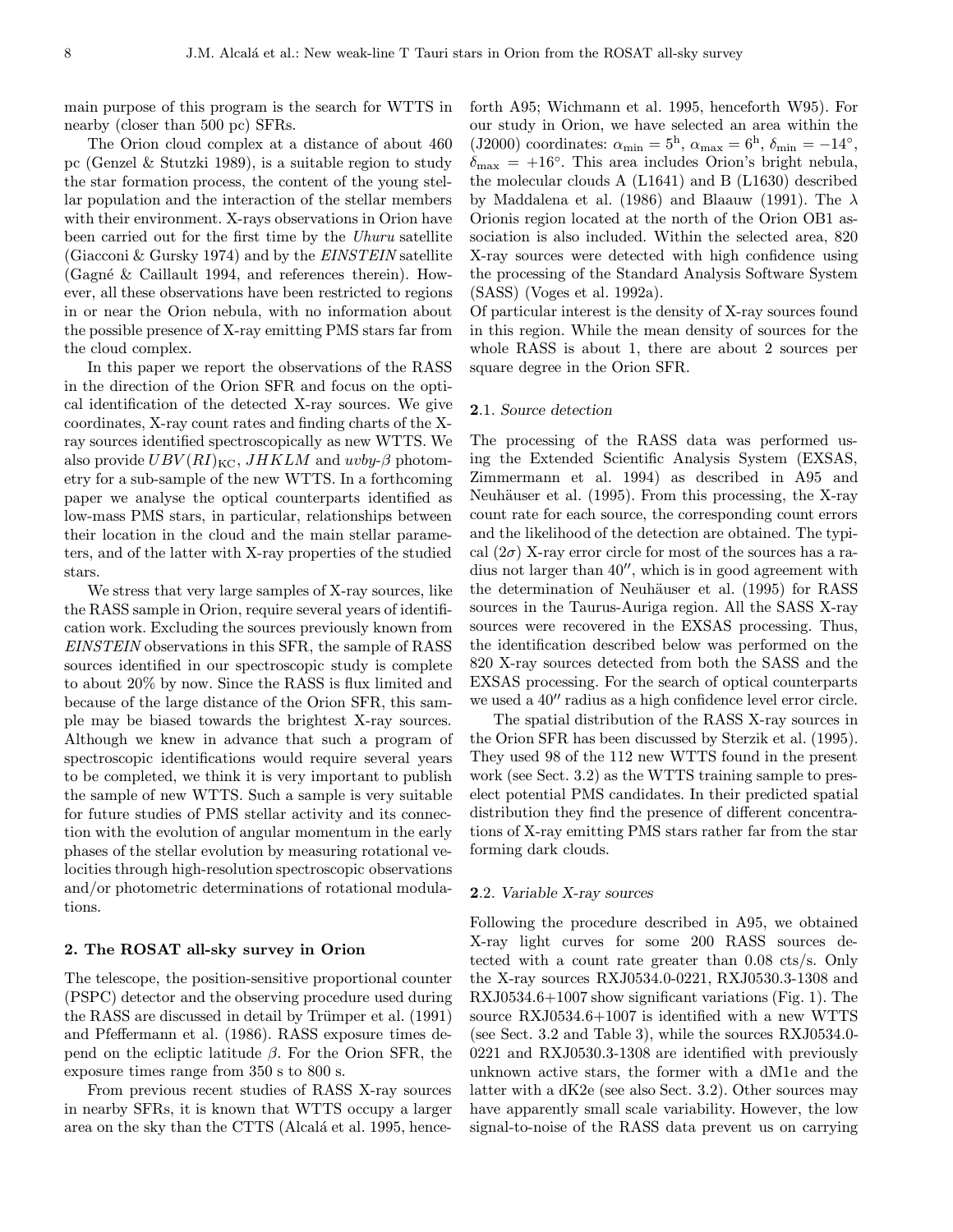out a finer analysis of the light curves and to determine the nature of this variations. Thus, we cannot exclude the presence of low-level variability observable as scan-to-scan variations.

## 3. Identification of the X-ray sources

The identification of the X-ray sources consisted of two steps: first, all positional coincidences with objects contained in several astronomical catalogues held in the SIMBAD database and other catalogues (see below) were searched; secondly, the new X-ray sources were investigated by means of mid-resolution spectroscopic observations. Since our main goal in this investigation is the search for X-ray emitting PMS stars, only those sources for which a likely PMS counterpart was found in the present work or elsewhere will be considered hereafter.

# 3.1. Identification in catalogues

In Table 1 we list the coordinates and count rates of the RASS sources in Orion identified with previously known and likely PMS stars. In Col. (8) of this table we list the (broad-band X-ray flux) count rates, while in Col. (10) we give the distance between the X-ray position and it optical counterpart. These identifications were carried out by positional cross correlation with the SIMBAD catalogue, the Herbig & Bell catalogue (1988) and the catalogues  $H\alpha$ line emission objects and/or variables associated with the Orion SFR by Duerr et al. (1982) which is a list of  $H\alpha$ emission line objects found on the basis of an objectiveprism survey in the  $\lambda$  Orionis region and the catalogue by Brand & Wouterloot (1990) which compiles a list of about 1385 variable and emission line stars in the Orion SFR. An optical PMS counterpart was associated to a RASS X-ray source when their respective positions were coincident within the  $2\sigma$  error circle given by  $ROSAT$ . The source RXJ 0534.7-0524, identified with HBC447, was included in our spectroscopic and photometric observations described below in order to confirm it PMS nature.

Forty-six RASS X-ray sources could be identified with very likely PMS stars. Most of these stars have been discovered on the basis of their strong photometric variability or because of their emission line spectra taken in photographic plates or films with an objective-prism Schmidt camera. Thus, most of their optical counterparts are expected to be CTTS. However, this still represents a rather small fraction (5.6%) of the X-ray emitting PMS population discovered with ROSAT, i.e. the WTTS (see Sect. 3.3).

# 3.2. Spectroscopic identifications

The spectroscopic observations were carried out using Boller and Chivens Cassegrain spectrographs coupled with the 1.8 m telescope of the Ohio State University (OSU)



Fig. 1. X-ray light curves of the RASS sources RX 0534.0− 0221, RXJ 0530.3−1308 and RXJ 0534.6+1007

at the Lowell Observatory in Flagstaff, Arizona, and with the 2.2 m telescope of the Max-Planck Institut für Astronomie at the Calar Alto (CAO) Observatory in Spain. In Table 2 we give information on the observing runs and the instrumental set-up. The spectral resolution given in Table 2 was estimated from the FWHM of the lines on the comparison spectra.

For the observations we produced finding charts using the HST catalogue database in the form of digitized photographic plates and a program available at the MPE in Garching (Voges 1992a, b). More informations are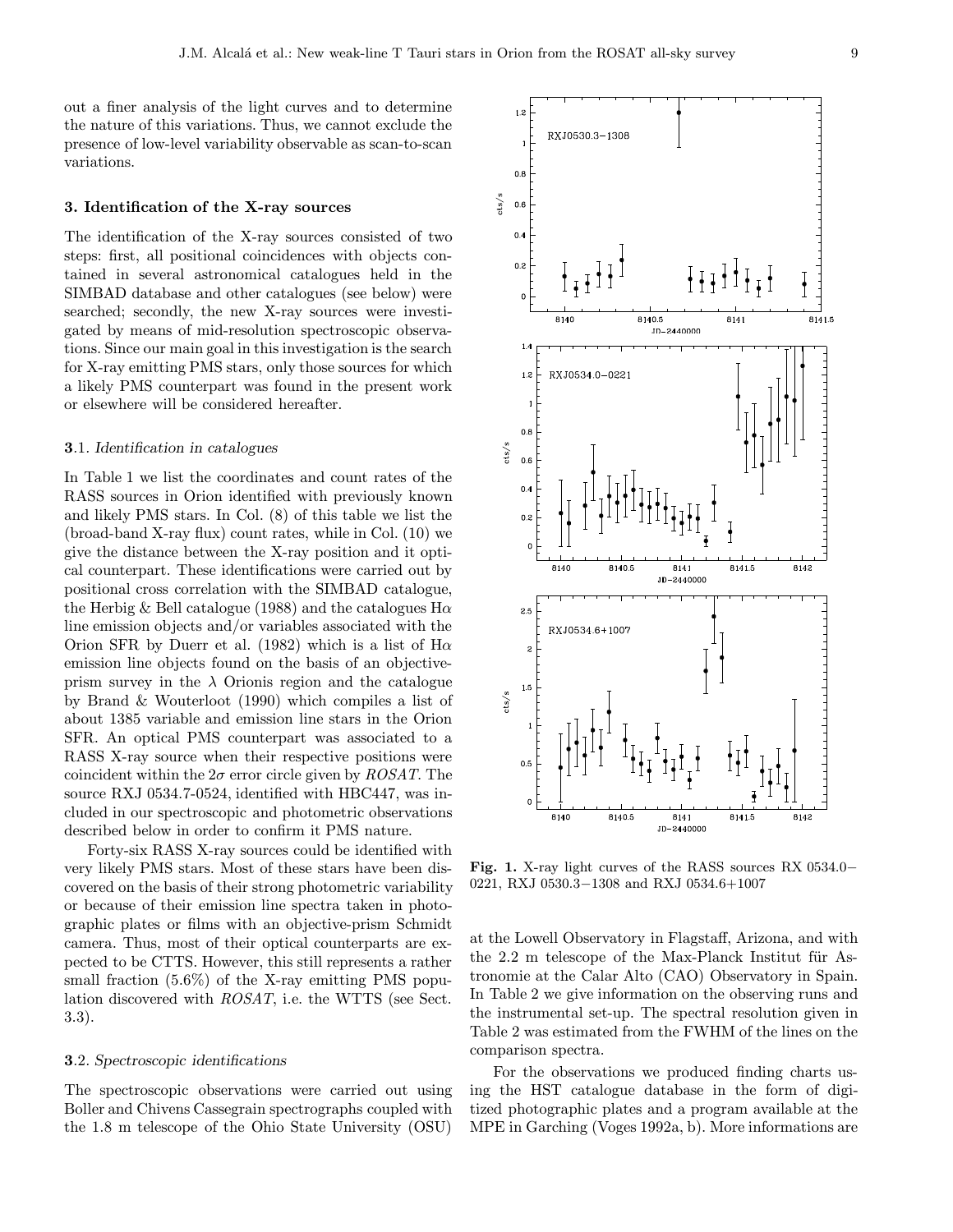Table 1. X-ray sources identified with previously known and likely PMS stars

| RXJ                     | $\alpha(2000)$             | $\delta(2000)$  | $\mathrm{cts}/\mathrm{s}$ | Ident.                                    | $\theta$     | Ref.                        |
|-------------------------|----------------------------|-----------------|---------------------------|-------------------------------------------|--------------|-----------------------------|
|                         | h<br>m s                   | 1/1<br>$\circ$  |                           |                                           | $\lceil$ ''] |                             |
| $0506.2 - 0408$         | 05 06 12.30                | $-040817.9$     | $0.06 \pm 0.02$           | AQ ERI                                    | 21           | 1                           |
| $0512.3 - 1151$         | 05 12 17.50                | $-11\ 51\ 57.3$ | $1.12 \pm 0.06$           | HD 33802B                                 | 5            | $\mathbf 1$                 |
| $0512.3 - 0255$         | 05 12 20.00                | $-02\,55\,46.3$ | $0.05 \pm 0.02$           | V531 ORI                                  | 40           | $\mathbf 1$                 |
| $0520.5 - 0548$         | 05 20 29.80                | $-05$ 48 14.2   | $0.04 \pm 0.02$           | EM* STHA 39                               | 21           | $\mathbf 1$                 |
| $0527.7 + 1446$         | 05 27 43.30                | $+14$ 46 15.3   | $0.04 \pm 0.02$           | DIL <sub>07</sub>                         | 10           | $\overline{2}$              |
| $0528.8 + 1121$         | 05 28 48.20                | $+11$ 21 20.6   | $0.03 \pm 0.01$           | DIL10                                     | 10           | $\overline{2}$              |
| $0529.0 - 0334$         | 05 28 59.90                | $-033402.0$     | $0.10 \pm 0.02$           | V1159 ORI                                 | 16           | $\mathbf{1}$                |
| $0529.4 + 1152$         | 05 29 22.00                | $+11\ 52\ 20.4$ | $0.09 \pm 0.02$           | <b>V649 ORI</b>                           | 43           | $\mathbf{1}$                |
| $0532.6 - 0522$         | 05 32 36.70                | $-052250.9$     | $0.12 \pm 0.02$           | HR ORI                                    | 27           | $\mathbf 1$                 |
| 0533.2—0131             | 05 33 10.90                | $-01$ 31 37.7   | $0.03 \pm 0.02$           | $KIHA-4-14$                               | 40           | 3                           |
| $0533.7 - 0521$         | 05 33 43.50                | $-052122.0$     | $0.04 \pm 0.02$           | V730 ORI                                  | 23           | $\mathbf 1$                 |
| 0533.7+0156             | 05 33 44.80                | $+01\,56\,46.1$ | $0.55 \pm 0.05$           | GJ 207.1                                  | 8            | $\mathbf 1$                 |
| 0534.2—0407             | 05 34 09.10                | $-040719.0$     | $0.03 \pm 0.01$           | V391 ORI                                  | 32           | $\mathbf 1$                 |
| $0534.6 - 0606$         | 05 34 38.80                | $-060629.7$     | $0.05 \pm 0.02$           | V938 ORI                                  | 6            | $\mathbf 1$                 |
| 0534.7—0524             | 05 34 40.70                | $-052436.2$     | $0.22 \pm 0.03$           | <b>HBC</b> 447                            | 40           | 4                           |
| 0534.8–0534             | 05 34 45.80                | $-053417.7$     | $0.07 \pm 0.02$           | V1118 ORI                                 | 45           | 1                           |
| 0534.9-0542             | 05 34 51.30                | $-05$ 42 21.0   | $0.11 \pm 0.03$           | V776 ORI                                  | 5            | 1                           |
| $0535.1\!-\!0508$       | 05 35 04.20                | $-050812.0$     | $0.37 \pm 0.04$           | HBC452                                    | 9            | 4                           |
| $0535.3 - 0523$         | 05 35 15.90                | $-052329.3$     | $2.53 \pm 0.10$           | TRAPEZIUM                                 |              |                             |
| 0535.3–0042             | 05 35 20.30                | $-00$ 42 13.9   | $0.05 \pm 0.02$           | HARO 5-72                                 | 5            | 1                           |
| 0535.4—0450             | 05 35 21.40                | $-04\ 50\ 25.5$ | $0.13 \pm 0.03$           | MW ORI                                    | 18           | 1                           |
| 0535.4–0654             | 05 35 23.40                | $-06\;54\;52.4$ | $0.05 \pm 0.02$           | V796 ORI                                  | 40           | $\mathbf 1$                 |
| $0535.8\!-\!0508$       | 05 35 45.00                | $-050841.2$     | $0.15 \pm 0.03$           | V388 ORI                                  | 5            | $\mathbf 1$                 |
| $0536.0 - 0616$         | 05 35 59.30                | $-06$ 16 16.0   | $0.09 \pm 0.02$           | V1178 ORI                                 | 6            | $\mathbf 1$                 |
| $0536.0 - 0650$         | 05 36 00.10                | $-06\ 50\ 09.1$ | $0.05 \pm 0.02$           | $WBHA-33$                                 | 10           | 3                           |
| $0536.1 - 0541$         | 05 36 05.80                | $-05$ 41 30.5   | $0.06 \pm 0.02$           | $KIHA - 76 - 114$                         | 20           | 3                           |
| $0536.1 - 0509$         | 05 36 08.70                | $-050945.5$     | $0.08 + 0.02$             | <b>V655 ORI</b>                           | 57           | $\mathbf 1$                 |
| $0536.2 - 0522$         | 05 36 10.30                | $-052208.2$     | $0.06 \pm 0.02$           | V391 ORI                                  | 27           | $\mathbf 1$                 |
| 0536.4–0627             | 05 36 23.70                | $-06\;27\;01.3$ | $0.05 \pm 0.02$           | V582 ORI                                  | 60           | $\mathbf 1$                 |
| $0537.7 - 0508$         | 05 37 39.50                | $-050845.3$     | $0.02 \pm 0.01$           | V1185 ORI                                 | 8            | $\mathbf 1$                 |
| $0538.5 - 0717$         | 05 38 32.00                | $-07$ 17 10.3   | $0.02 \pm 0.01$           | $KIHA - 76 - 337$                         | 20           | 3                           |
| $0539.3+0949$           | 05 39 15.70                | $+09$ 49 56.8   | $0.04 \pm 0.01$           | <b>DIL 60</b>                             | 15           | $\overline{2}$              |
| $\!\!0539.5\!\!-\!0248$ | 05 39 31.20                | $-02$ 48 53.1   | $0.03 \pm 0.01$           | V957 ORI                                  | 60           | $\mathbf 1$                 |
| $0540.0 - 0222$         | 05 39 58.80                | $-02$ 22 44.0   | $0.08 \pm 0.02$           | $KIHA4-95$                                | 20           | 3                           |
| $0540.1 - 0627$         | 05 40 05.50                | $-062749.5$     | $0.01 \pm 0.02$           | V897 ORI                                  | 22           | $\mathbf{1}$                |
| $0540.7 - 0211$         | 05 40 44.70                | $-02$ 11 47.3   | $0.22 \pm 0.03$           | $KHA-4-110$                               | 10           | 3                           |
| $0542.2 + 1138$         | 05 42 13.80                | $+11$ 38 36.6   | $0.03 \pm 0.01$           | $KHA-4-133$                               | 20           | 3                           |
| $0542.6 + 0850$         | 05 42 37.30                | $+085050.7$     | $0.03 \pm 0.01$           | <b>DIL 74</b>                             | 25           | $\overline{2}$              |
| 0542.9—0718             | 05 42 56.10                | $-07$ 18 46.7   | $0.12 \pm 0.02$           | V909 ORI                                  | 35           | $\,1\,$<br>$\overline{2}$   |
| 0543.0+0910             | 05 43 00.10                | $+09$ 10 23.1   | $0.07 \pm 0.02$           | <b>DIL 75</b><br>$\mathrm{EM}^*$ LKHA 291 | 10           |                             |
| 0543.0—0218             | 05 43 00.40                | $-02$ 18 46.6   | $0.12 \pm 0.02$           |                                           | 21           | $\mathbf{1}$                |
| 0543.5+0909             | 05 43 32.30                | $+090927.8$     | $0.04 \pm 0.01$           | <b>DIL 78</b>                             | 24           | $\overline{2}$              |
| 0544.6—0121             | 05 44 34.00<br>05 47 17.80 | $-01$ 21 55.9   | $0.05 \pm 0.01$           | V523 ORI<br>EM* LKHA 312                  | 60<br>60     | $\mathbf 1$<br>$\mathbf{1}$ |
| 0547.3—0000             |                            | $-00\;00\;45.7$ | $0.20 \pm 0.03$           | DIL 92                                    | 18           | $\overline{2}$              |
| 0547.8+0833             | 05 47 48.50                | $+08$ 33 15.4   | $0.03 \pm 0.01$           |                                           |              |                             |
| $0552.1 - 0525$         | 05 52 08.50                | $-052511.2$     | $0.03 \pm 0.01$           | CN ORI                                    | 25           | $\mathbf 1$                 |

(1) Simbad catalogue ; (2) Duerr et al. (1982); (3) Brand & Wouterloot (1990); (4) Herbig & Bell (1988).

Table 2. Journal of spectroscopic observations

| Tel.    | Period                | CCD     | Disp.       | Range     | Res. | No. of Sources | No. of new  |
|---------|-----------------------|---------|-------------|-----------|------|----------------|-------------|
|         |                       |         | $\rm A/mml$ | ٢Ă1       | ſÅ.  | investigated   | <b>WTTS</b> |
| OSU1.8m | $20.12.91 - 27.12.91$ | TI 4849 | 150         | 4500-7000 | 11.5 | 65             | 38          |
| CAO2.2m | $28.12.91 - 02.01.92$ | RCA#11  | 72          | 5500-6800 | 3.9  | 24             | 18          |
| CAO2.2m | $22.12.92 - 29.12.92$ | TEK#6   | 72          | 5500-6800 | 4.0  | 29             | 16          |
| OSU1.8m | $02.12.93 - 09.12.93$ | TEK     | 72          | 5500-6800 | 5.0  | 28             | 21          |
| CAO2.2m | $16.12.93 - 26.12.93$ | TEK#6   | 72          | 5500-6800 | 3.7  | 35             | 19          |

obtained from the output of this program apart of the finding chart itself. Namely, the X-ray error circle is drawn and a list of coordinates and photographic magnitudes,  $B_{\rm ph}$ , of different types of objects (with the specification if star, galaxy or faint), sorted by increasing distance from the X-ray source position, is provided.

In order to avoid any bias in the spatial distribution, we divided the studied area in 12 regions (6 in the coordinate range  $5^{\text{h}} \leq \alpha \leq 5^{\text{h}}:30^{\text{m}}$  with  $\delta$  running form  $-14^{\circ}$ to  $+16°$  in intervals of  $5°$ , and the other 6 regions in the coordinate range  $5^H : 30^m \le \alpha \le 6^h$  with  $\delta$  running in the same way). The number of investigated X-ray sources is approximately the same ( $\approx 15 \pm 1$ ) in each region. Thus,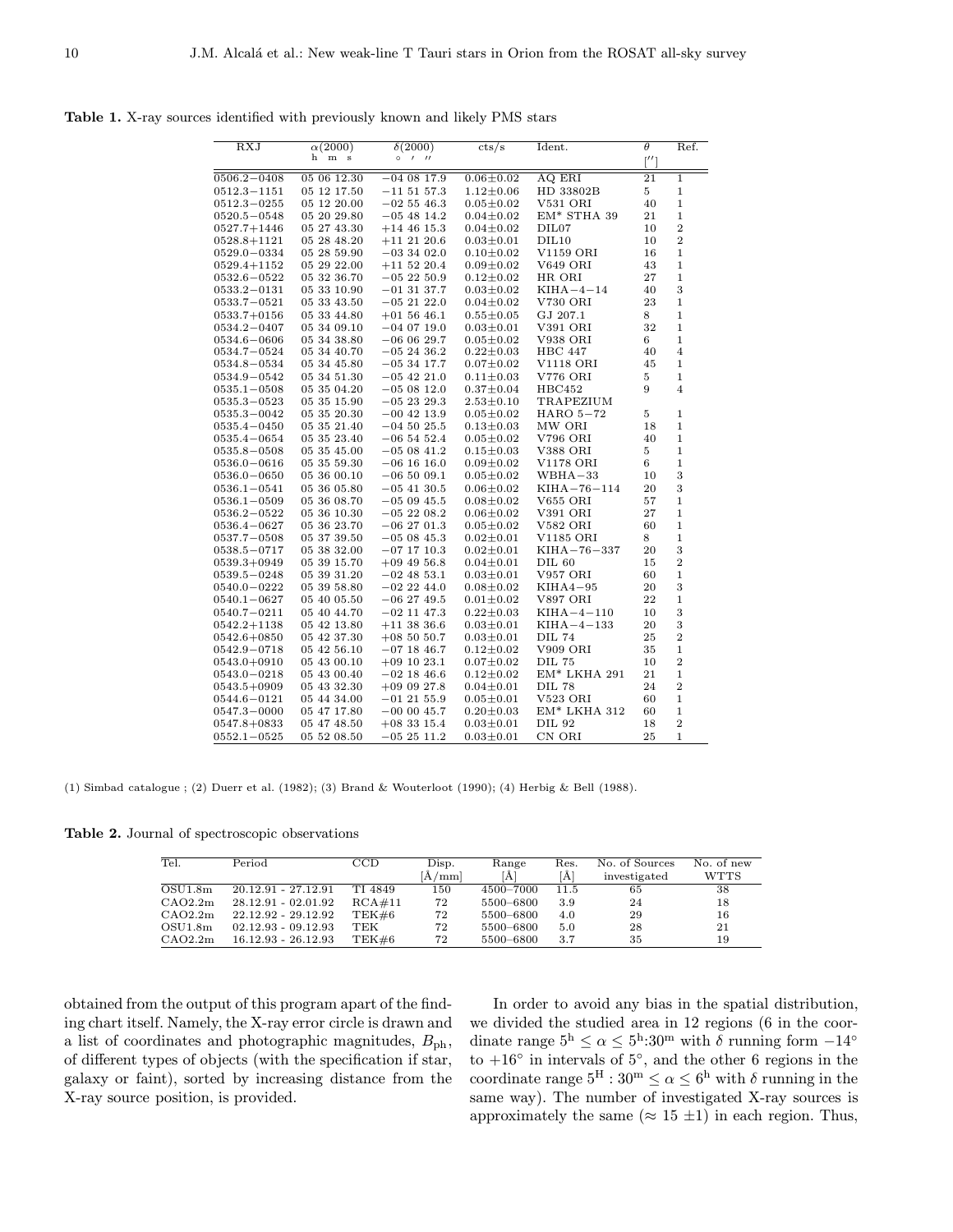the sample of X-ray sources investigated spectroscopically is spatially unbiased.

For each field observational priority was assigned mainly on the basis of the brightness of the objects and their relative position to the error circle: highest priority was given to stars inside the error circle and brighter than about  $B_{\rm ph}$ =17. From *Einstein* observations in SFRs and from the  $f_x/f_v$  ratio for known T Tauri stars, it is expected that X-ray emitting T Tauri stars have V magnitudes in the range 10−16. Furthermore, the T Tauri stars identified in catalogues (Sect. 3.1) are normally brighter than  $V = 15$ . Since typical  $B - V$  colours of T Tauri stars are in the range of 0.3−1.6, we adopted  $B_{\text{ph}}=17$  as a reasonable limiting magnitude in the search for WTTS (which was also the limiting magnitude of our set-up to get a good sinal-to-noise ratio in reasonable exposure times). If no star brighter than about  $B_{\rm ph}=17$  was inside the error circle, the stellar object nearest to the X-ray PSPC position (within a radius of about  $60$ <sup>"</sup>) and brighter than about  $B_{\rm ph}$ =17 was observed. Sometimes more than one star brighter than  $B_{\rm ph}$ =17 was found inside the error circle. In such cases, all these stars were observed.

Typically, 2–3 candidates were observed in each X-ray error circle. The exposure times for the spectroscopic observations were in the range 10−15 minutes for the brightest stars ( $V$  < 13<sup>m</sup>), and up to 20–35 minutes for the faintest ones  $(V \leq 16^{\text{m}})$ . With these exposure times, a  $S/N \approx 70$  was achieved in the best cases. For the wavelength calibration of the stellar spectra, a He-Ar lamp was used to obtain comparison spectra immediately after each object exposure. For flux calibration purposes, 2 to 3 standard stars per night were also observed nightly.

In order to carry out the spectral type classification, a grid of bright  $(3^m \leq V \leq 6^m)$  standard stars with very well determined spectral types was observed using the same instrumental set-up.

All the spectra were reduced following the standard procedure of MIDAS software package. A relative flux calibration of each spectrum was performed using a mean response function for each observational run. Since most of the nights were not photometric, only a relative flux calibration of the spectra could be performed.

To classify a star as a WTTS we adopted the same criteria as in A95, namely: presence of the Li I  $\lambda$ 6707 absorption line, spectral type later than F0 and eventually the presence of chromospheric  $H\alpha$  emission with equivalent width less than 10 Å. However, the latter is not necessarily a PMS indicator (Walter et al. 1988), since chromospherically active dMe stars show rather strong emission lines like  $H\alpha$  and Ca II H+K, but they are not PMS stars. The K and M stars with  $H\alpha$  in emission but lacking Li I absorption have been classified by us as dKe and dMe stars, respectively.

181 spatially unbiased RASS X-ray sources were investigated spectroscopically in Orion. Of these, 110 were found to be associated with 112 stars showing PMS characteristics (two of these identifications are ambiguous, see below). Other 9 sources are identified with stars showing clear  $H\alpha$  emission or filled-in with emission and marginal evidence of lithium in absorption, but need confirmation because of the low signal-to-noise of their spectra. In addition, 24 sources were found to be associated with previously unknown dKe-dMe stars unrelated to the SFR. Some of these active stars display clear emission at  $H\alpha$  but others show some emission filling-in the line. For the rest of the sources, no stellar counterpart with  $V \leq 17^{\rm m}$ , i.e. fainter than the limiting magnitude of our spectroscopic observations, could be found. By inspecting the finding charts, we find that the error circles of a major part of these sources contain extragalactic objects and/or faint  $(V \geq 18^{\rm m})$  stellar-like objects. Thus, very likely the optical counterparts of these sources are extragalactic objects.

In total, some 438 spectra were obtained. About 60% of the 181 investigated X-ray sources resulted in positive WTTS identifications. This number is fully consistent with the detection rate of RASS discovered WTTS in the Chamaeleon and Taurus-Auriga SFRs (A95, W95). The coordinates and the (broad X-ray flux) count rates of the X-ray sources identified with new WTTS are given in Table 3. In this table, we also include the 9 WTTS candidates for which the presence of lithium absorption has to be confirmed. In Fig. 2 typical spectra of the new WTTS in Orion are shown.

A few sources have ambiguous optical identification, since more than one new PMS star is found in the same error circle. Two sources (RXJ0532.4+0131 and RXJ0538.4-0637) have two WTTS in the same error circle. Also, a WTTS and a dKe star were fount to be associated to the source RXJ0532.4-0713 and two sources (RXJ0500.9+0222 and RXJ0549.7-1158) have two dKedMe stars in the same error circle.

The total number of CTTS and WTTS in Orion is still very uncertain. The spectroscopic identification of the RASS sources is far from being complete, and there are many emission line objects in this region for which the PMS nature is not yet confirmed. However, already the RASS WTTS in Orion outnumber the stars in Table 1 by a factor of about 2.5.

# 3.3. Spectral types and equivalent widths

Spectral types were determined by comparison with a grid of bright spectral standard stars (from F0 to M5) observed with the same dispersion and the same instrumental setup in each observing run, using the same procedure as described in A95. The accuracy of the spectral types is estimated to be about  $\pm 1$  sub-class in most cases. The spectral types of the WTTS are listed in Table 3.

The equivalent widths of the  $H\alpha$  and Li I lines were obtained using the same procedure as described in A95. The mean standard deviations resulting from several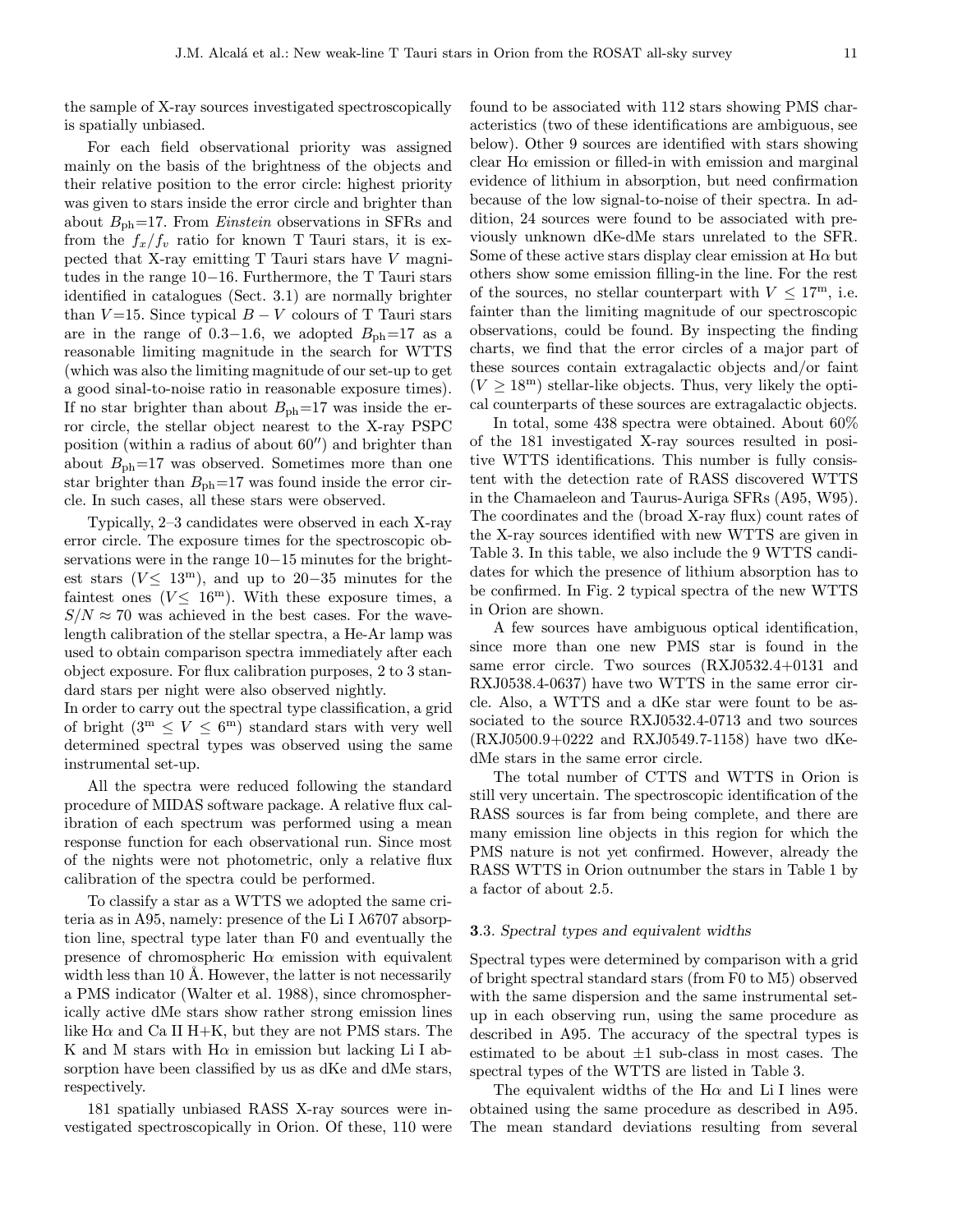

Fig. 2. Examples of typical WTTS spectra in Orion. Each spectrum is normalized to the continuum at  $\lambda = 6000 \text{ Å}$  and arbitrary shifted for the sake of comparison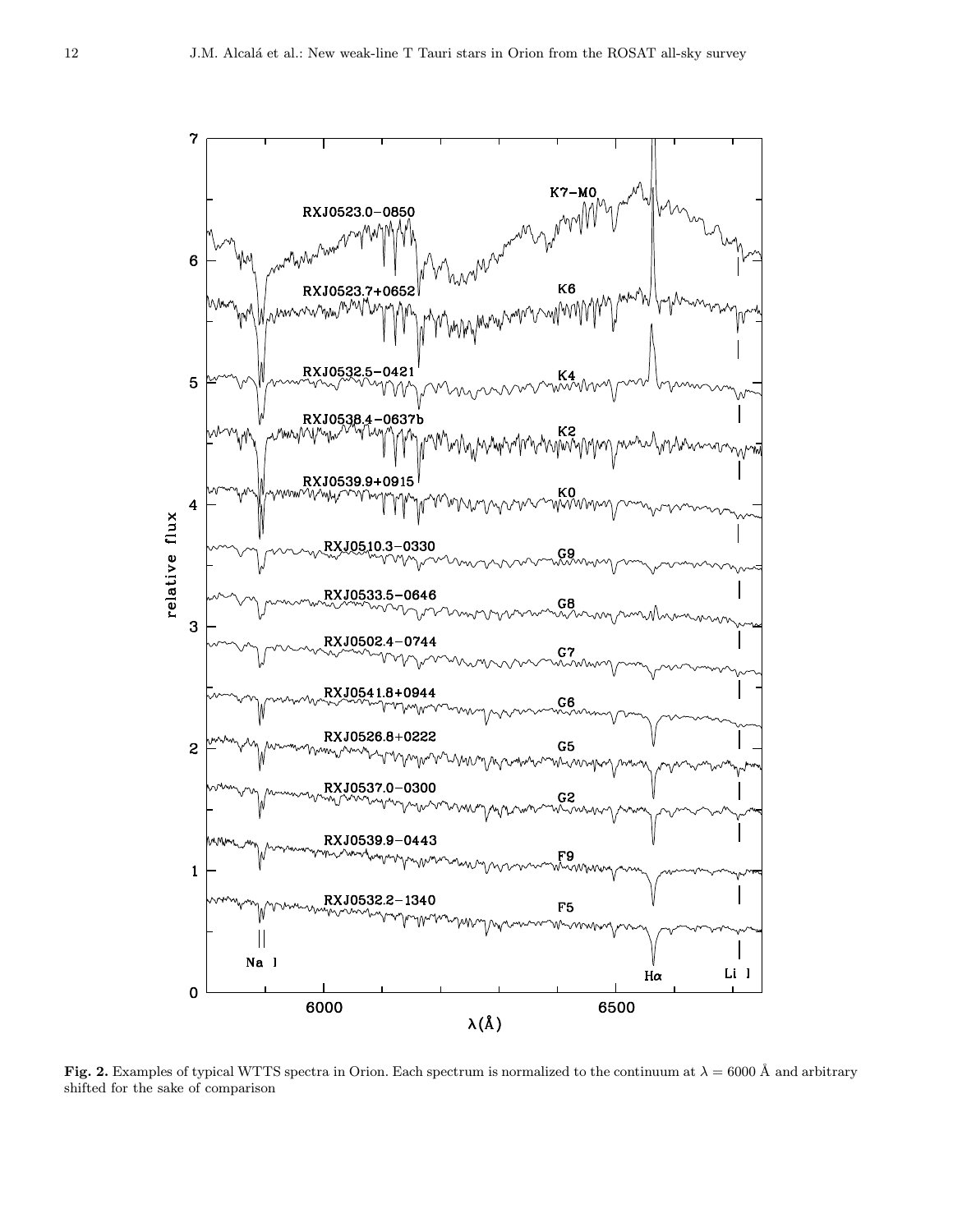Table 3. RASS sources identified with new WTTS in Orion

| $\overline{\text{RXJ}}$            | $\alpha(2000)$           | $\delta(2000)$                           | Sp.T.          | $W(\mathrm{H}\alpha)$  | W(L)                     | cts/s                                  |
|------------------------------------|--------------------------|------------------------------------------|----------------|------------------------|--------------------------|----------------------------------------|
|                                    | h<br>m<br>$\,$ s         | $\circ$<br>$\prime$<br>$^{\prime\prime}$ |                |                        |                          |                                        |
| (1)                                | (2)                      | (3)                                      | (4)            | [Å]<br>(5)             | [Å]<br>(6)               | (7)                                    |
|                                    |                          |                                          |                |                        |                          |                                        |
| $0500.4 - 1054$                    | 05 00 26.7               | $-105447.9$                              | K6             | $-1.80$                | 0.30                     | $0.049 + 0.018$                        |
| $0501.1 + 0642$                    | 05 01 05.8               | $+06$ 42 03.0                            | K5             | $-0.55$                | 0.42                     | $0.043 \pm 0.013$                      |
| $0502.4 - 0744$                    | 05 02 21.1               | $-074402.9$                              | G7             | $+1.70$                | 0.30                     | $0.050 \pm 0.015$                      |
| $0503.8 - 1130$                    | 05 03 49.5               | $-113059.0$                              | K3             | $+1.50$                | 0.45                     | $0.057 \pm 0.016$                      |
| $0506.2 + 0439$                    | 05 06 13.2               | $+04$ 39 47.4                            | M3             | $-6.50$                | 0.27                     | $0.189 \pm 0.028$                      |
| $0507.5 + 1010$                    | 05 07 31.2               | $+10$ 10 47.6                            | K <sub>2</sub> | $+2.30$                | 0.40                     | $0.103 \pm 0.026$                      |
| $0507.8 - 0931$                    | 05 07 48.0               | $-093144.3$                              | K <sub>2</sub> | $+0.80$                | 0.42                     | $0.045 \pm 0.015$                      |
| $0509.0 - 0315$                    | 05 08 59.5               | $-03$ 15 10.3                            | Κ1             | $+1.80$                | 0.33                     | $0.060 \pm 0.016$                      |
| $0510.1 - 0427$                    | 05 10 04.8               | $-04$ 27 54.2                            | K4             | $-0.20$                | 0.25                     | $0.137 \pm 0.031$                      |
| 0510.3-0330                        | 05 10 15.9               | $-033000.4$                              | G9             | $+1.40$                | 0.36                     | $0.059 \pm 0.023$                      |
| 0511.7-0348                        | 05 11 39.5               | $-03$ 48 49.8                            | K3             | $+1.85$                | 0.38                     | $0.029 \pm 0.017$                      |
| $0512.3 - 0255$                    | 05 12 20.0               | $-025546.3$                              | K3             | $-6.70$                | 0.45                     | $0.045 \pm 0.016$                      |
| $0513.1 + 0851$                    | 05 13 05.9               | $+085119.6$                              | K3             | $-19.50$               | 0.25                     | $0.037 \pm 0.015$                      |
| 0513.4–1244                        | 05 13 22.0               | $-12$ 44 50.4                            | G6             | $+3.00$                | 0.30                     | $0.112 \pm 0.029$                      |
| 0515.6-0930                        | 05 15 36.3               | $-093049.5$                              | G5             | $+2.50$                | 0.25                     | $0.207 \pm 0.036$                      |
| 0517.9-0708                        | 05 17 54.9               | $-070824.4$                              | K3             | $+2.10$                | 0.35                     | $0.071 \pm 0.025$                      |
| $0518.0 - 1146$                    | 05 17 57.2               | $-11$ 46 07.8                            | K3             | $-0.01$                | 0.40                     | $0.084 \pm 0.023$                      |
| $0518.0 + 0712$                    | 05 18 01.5               | $+07$ 12 28.0                            | K3             | $+0.30$                | 0.57                     | $0.034 \pm 0.016$                      |
| $0518.3 + 0829$                    | 05 18 20.0               | $+082918.0$                              | G9             | $+1.50$                | 0.45                     | $0.065 \pm 0.019$                      |
| $0518.6 + 0959$                    | 05 18 37.8               | $+095948.9$                              | K <sub>2</sub> | $+1.70$                | 0.45                     | $0.023 \pm 0.012$                      |
| $0519.9 + 0552$                    | 05 19 51.1               | $+055210.7$                              | K6             | $-1.25$                | 0.58                     | $0.059 \pm 0.019$                      |
| $0520.0 + 0612$                    | 05 20 00.3               | $+06$ 12 57.0                            | K3             | $-0.20$                | 0.60                     | $0.085 \pm 0.023$                      |
| $0520.5 + 0616$                    | 05 20 32.4               | $+06$ 16 12.9                            | K3             | $-0.90$                | 0.50                     | $0.123 \pm 0.028$                      |
| $0520.9 - 0452$                    | 05 20 55.9               | $-045242.4$                              | F5             | $+5.00$                | 0.22                     | $0.028 \pm 0.014$                      |
| $0522.1 - 0844$                    | 05 22 03.3               | $-08$ 44 18.5                            | K1             | $+1.45$                | 0.40                     | $0.035 \pm 0.015$                      |
| $0522.7+0014^{\dagger}$            | 05 22 43.8               | $+00$ 14 32.2                            | M <sub>2</sub> | $-4.85$                | $\overline{\phantom{0}}$ | $0.078 \pm 0.024$                      |
| $0522.8 - 1144^{\dagger}$          | 05 22 47.6               | $-11$ 44 34.9                            | M1             | $-4.90$                | $\overline{\phantom{0}}$ | $0.027 \pm 0.012$                      |
| $0522.9 + 0857$                    | 05 22 54.8               | $+08$ 57 50.5                            | K1             | $-1.05$                | 0.20                     | $0.261 \pm 0.042$                      |
| $0523.0 - 0850$                    | 05 22 57.5               | $-085020.1$                              | K7-M0          | $-5.43$                | 0.37                     | $0.072 \pm 0.021$                      |
| $0523.1 - 0440$                    | 05 23 03.2               | $-04$ 40 36.7                            | K5             | $-11.60$               | 0.50                     | $0.026 \pm 0.016$                      |
| $0523.7+0652$                      | 05 23 42.6               | $+06$ 52 01.2                            | K6             | $-4.40$                | 0.60                     | $0.055 \pm 0.021$                      |
| $0524.1+0730$                      | 05 24 06.4               | $+073056.0$                              | K4             | $-0.30$                | 0.50                     | $0.026 \pm 0.014$                      |
| $0525.3 + 0208$                    | 05 25 15.8               | $+020856.0$                              | M4             | $-10.00$               | 0.45                     | $0.056 \pm 0.019$                      |
| $0526.5 + 1510$                    | 05 26 32.5               | $+151002.4$                              | G5             | $+3.86$                | 0.20                     | $0.019 \pm 0.010$                      |
| $0526.7 + 0143$                    | 05 26 42.9               | $+01$ 43 48.7                            | $_{\rm K0}$    | $+0.20$                | 0.50                     | $0.041 \pm 0.016$                      |
| $0526.8 + 0222$                    | 05 26 47.8               | $+02$ 22 02.4                            | G5             | $+2.80$                | 0.27                     | $0.070 \pm 0.020$                      |
| $0527.7+0153^{\dagger}$            | 05 27 41.3               | $+01$ 53 30.3                            | K7             | $-1.45$                | $\overline{\phantom{0}}$ | $0.032 \pm 0.015$                      |
| $0528.0 - 0053$                    | 05 27 59.3               | $-00$ 53 19.3                            | $_{\rm K0}$    | $+0.25$                | 0.30                     | $0.028 \pm 0.014$                      |
| $0528.3 + 0326$                    | 05 28 16.7               | $+032639.1$                              | $_{\rm K0}$    | $+0.50$                | 0.40                     | $0.044 \pm 0.016$                      |
| $0528.8 + 0048$                    | 05 28 47.3               | $+00$ 48 31.4                            | $_{\rm K0}$    | $+0.40$                | 0.28                     | $0.032 \pm 0.014$                      |
| $0528.8 + 0105$                    | 05 28 46.8               | $+01$ 05 39.6                            | K4             | $+0.30$                | 0.35                     | $0.050 \pm 0.015$                      |
| $0529.2 - 0615$                    | 05 29 13.7               | $-06$ 15 04.9                            | Κ1             | $+1.10$                | 0.20                     | $0.049 \pm 0.018$                      |
| $0529.4 + 0041$                    | 05 29 22.5               | $+00$ 41 09.1                            | K2             | $-0.01$                | $\overline{\phantom{0}}$ | $0.048 + 0.017$                        |
| $0530.1 + 0041$                    | 05 30 05.3               | $+00$ 41 18.3                            | G <sub>2</sub> | $+2.80$                | 0.30                     | $0.193 \pm 0.030$                      |
| 0530.7—0434                        | 05 30 43.3               | $-04$ 34 59.3                            | K3             | $-0.04$                | 0.53                     | $0.050 \pm 0.018$                      |
| $0530.9 + 1015$                    | 05 30 55.5               | $+10$ 15 05.6                            | K3             | $+0.80$                | 0.52                     | $0.067 \pm 0.019$                      |
| $0531.2 + 0118$                    | 05 31 09.6               | $+01$ 18 52.3                            | K0             | $+0.45$                | 0.38                     | $0.022 \pm 0.012$                      |
| 0531.6-0326                        | 05 31 38.6               | $-032655.9$                              | K0             | $+1.50$                | 0.20                     | $0.083 \pm 0.030$                      |
| $0532.1 - 0732$<br>$0532.2 - 1340$ | 05 32 05.8<br>05 32 14.5 | $-073243.9$<br>$-13$ 40 58.3             | K4<br>F5       | $^{ -0.01}$<br>$+4.10$ | 0.31<br>0.20             | $0.050 \pm 0.015$<br>$0.082 \pm 0.023$ |
|                                    |                          |                                          |                |                        |                          |                                        |

measurements of the equivalent widths are:  $\sigma = 0.25$  Å for Hα and  $\sigma = 0.15$  Å for the Li I line. For late type stars (K and M stars) and for stars with a low  $S/N$  ratio, the uncertainty comes mainly from the fit to the continuum. The equivalent width was also measured for the stars with H $\alpha$  in absorption. These stars have H $\alpha$  absorption weaker than normal stars of the same spectral type. The equivalent widths are listed in Table 3. In this table, a negative equivalent width means an emission line.

The source RXJ 0534.7-0524 is identified with the star HBC447 (see Table 1). Since its PMS nature was dubious, we decided to include this star in our spectroscopic and photometric observations. The spectrum of the star shows a double-lined peak at  $H\alpha$  and strong Li I  $\lambda$  6707 A absorption. We classified the star as a new WTTS. The spectral type we derived is in very good agreement with that given by Herbig & Bell (1988).

#### 3.4. CTTS candidates ?

The dividing line between WTTS and CTTS is somewhat controversial. A parameter used to classify low-mass PMS stars as WTTS or CTTS is the equivalent width of the H $\alpha$  emission line. The limiting value of  $W(H\alpha) = -10$ A has been generally adopted (negative equivalent widths) indicate emission lines in our convention). Nevertheless, this criterion is purely empirical and may lead to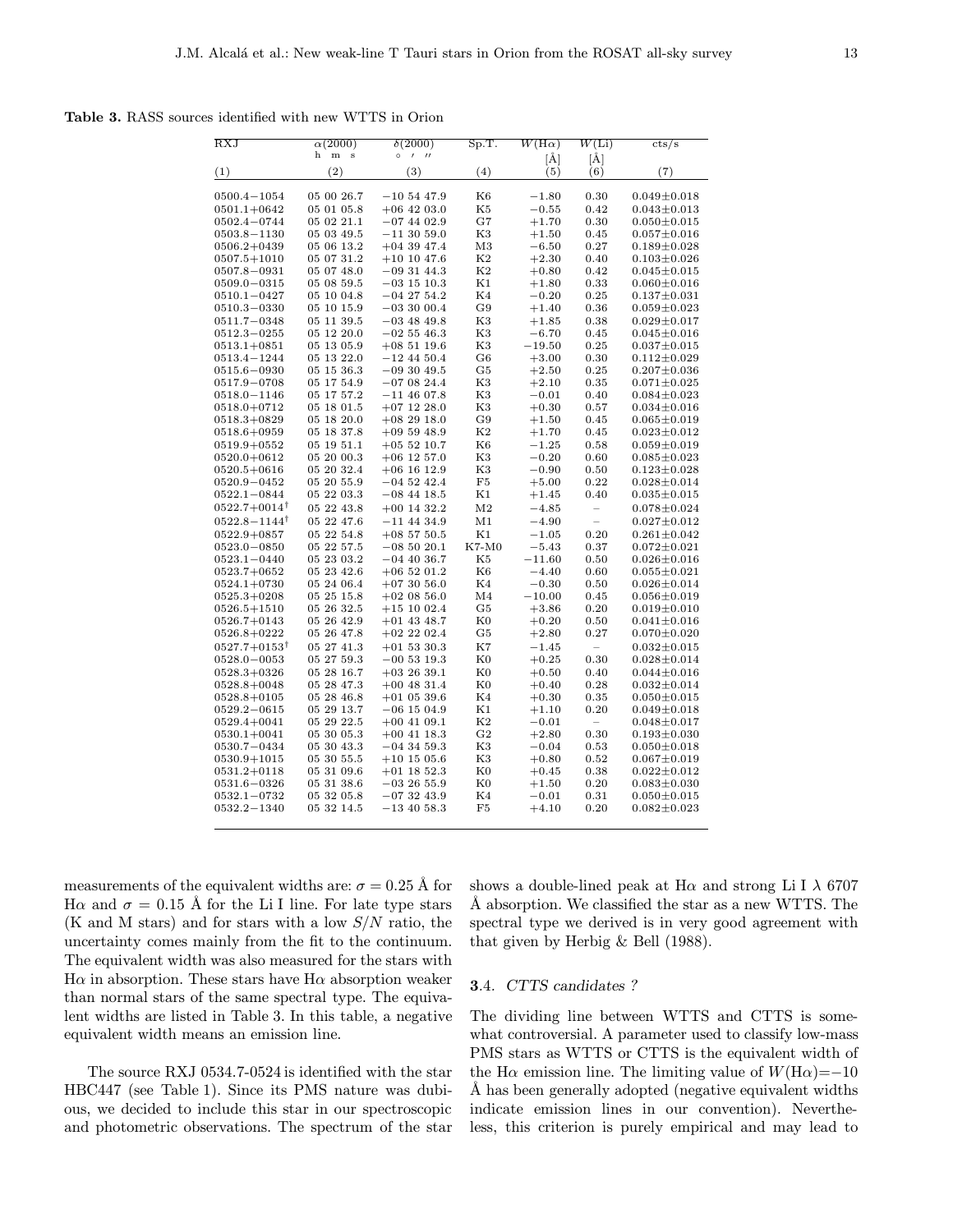#### Table 3. continued

| <b>RXJ</b>                          | $\alpha(2000)$            | $\delta(2000)$                     | Sp.T.          | $W(\mathrm{H}\alpha)$ | W(Li)                    | $\mathrm{cts/s}$                       |
|-------------------------------------|---------------------------|------------------------------------|----------------|-----------------------|--------------------------|----------------------------------------|
|                                     | h<br>${\bf m}$<br>$\bf s$ | $\prime$<br>$\circ$<br>$^{\prime}$ |                | [Å]                   | [Å]                      |                                        |
| (1)                                 | $^{\left( 2\right) }$     | (3)                                | (4)            | (5)                   | (6)                      | (7)                                    |
| $0532.4 + 0131a$                    | 05 32 22.6                | $+01$ 31 41.6                      | K <sub>2</sub> | $+1.50$               | 0.40                     | $0.025 \pm 0.013$                      |
| $0532.4 + 0131b$                    | 05 32 22.6                | $+01$ 31 41.6                      | K5             | $-0.60$               | 0.60                     | $0.025 \pm 0.013$                      |
| 0532.4–0713                         | 05 32 24.6                | $-07$ 13 12.5                      | K3             | $-1.45$               | 0.38                     | $0.110 \pm 0.032$                      |
| $0532.5 - 0421$                     | 05 32 31.7                | $-04$ 21 40.8                      | K4             | $-3.50$               | 0.48                     | $0.032 \pm 0.014$                      |
| $0532.6 - 0522$                     | 05 32 36.7                | $-052250.9$                        | K3             | $-4.00$               | 0.47                     | $0.120 \pm 0.024$                      |
| $0533.1 - 0758$                     | 05 33 05.0                | $-075852.6$                        | K3             | $-0.30$               | 0.35                     | $0.082 \pm 0.028$                      |
| $0533.1{+}0224$                     | 05 33 08.1                | $+02$ 24 56.8                      | K4             | $-0.20$               | 0.44                     | $0.038 \pm 0.015$                      |
| $0533.5 - 0646$                     | 05 33 30.5                | $-06$ 46 00.5                      | G8             | $-0.35$               | 0.31                     | $0.035 \pm 0.015$                      |
| $0534.6 + 1007$                     | 05 34 34.9                | $+100712.8$                        | K3             | $-0.25$               | 0.36                     | $0.735 \pm 0.056$                      |
| $0534.7 - 0423$                     | 05 34 40.5                | $-042335.0$                        | K <sub>2</sub> | $-0.31$               | 0.29                     | $0.050 \pm 0.015$                      |
| HBC447 <sup>‡</sup>                 | 05 34 40.7                | $-052436.2$                        | K3             | $-1.80$               | 0.35                     | $0.219 \pm 0.034$                      |
| $0534.7 + 1114$                     | 05 34 44.3                | $+11$ 14 39.2                      | K4             | $+0.90$               | 0.32                     | $0.023 \pm 0.015$                      |
| $0535.0 - 0411$                     | 05 35 01.3                | $-04$ 11 54.4                      | K1             | $-0.10$               | 0.41                     | $0.038 \pm 0.014$                      |
| $0535.3 - 0059$                     | 05 35 15.2                | $-005940.0$                        | K3             | $-2.75$               | 0.39                     | $0.050 \pm 0.015$                      |
| $0535.6 - 0152$                     | 05 35 34.1                | $-01$ 52 22.8                      | G9             | $+2.40$               | 0.32                     | $0.018 \pm 0.011$                      |
| $0535.8 - 0508$                     | 05 35 45.0                | $-050841.2$                        | K6             | $-2.40$               | 0.48                     | $0.147 \pm 0.029$                      |
| $0535.7 - 0418$                     | 05 35 42.0                | $-04$ 18 08.7                      | K3             | $^{ -0.15}$           | $\overline{\phantom{0}}$ | $0.050 \pm 0.015$                      |
| $0536.0{\mathrm -}0650^{\intercal}$ | 05 36 00.1                | $-065009.1$                        | M1             | $-8.57$               | $\overline{\phantom{0}}$ | $0.056 \pm 0.020$                      |
| $0536.2 - 0519$                     | 05 36 11.8                | $-05$ 19 59.0                      | K4             | $-24.70$              | 0.45                     | $0.050 \pm 0.015$                      |
| $0536.7 + 0907$                     | 05 36 39.6                | $+090716.4$                        | K1             | $+0.60$               | 0.54                     | $0.049 \pm 0.014$                      |
| $0536.9 + 0608$                     | 05 36 52.8                | $+06$ 08 09.3                      | $_{\rm K0}$    | $+1.50$               | 0.44                     | $0.050 \pm 0.015$                      |
| $0537.0{-}0300$                     | 05 36 57.6                | $-030039.0$                        | G <sub>2</sub> | $+1.85$               | 0.25                     | $0.127 \pm 0.025$                      |
| $0537.6 - 0054$                     | 05 37 33.7                | $-005400.9$                        | K4             | $+0.35$               | 0.31                     | $0.039 \pm 0.014$                      |
| $0538.4 - 0637a$                    | 05 38 24.0                | $-063747.2$                        | K1             | $-0.15$               | 0.45                     | $0.060 \pm 0.018$                      |
| 0538.4-0637b                        | 05 38 24.0                | $-06$ 37 47.2                      | K <sub>2</sub> | $-0.35$               | 0.42                     | $0.060 \pm 0.018$                      |
| $0538.6 - 0856$                     | 05 38 34.8                | $-085639.4$                        | G7             | $+1.35$               | 0.35                     | $0.242 \pm 0.035$                      |
| $0538.8 + 1302$                     | 05 38 45.9                | $+13$ 02 57.4                      | K <sub>2</sub> | $+2.67$               | 0.22                     | $0.032 \pm 0.011$                      |
| $0538.9 - 1321$                     | 05 38 51.3                | $-132121.4$                        | $_{\rm G0}$    | $+3.05$               | 0.19                     | $0.031 \pm 0.015$                      |
| 0538.9-0249                         | 05 38 54.1                | $-02$ 49 00.5                      | K3             | $-0.01$               | 0.40                     | $0.063 \pm 0.019$                      |
| 0538.9-0624                         | 05 38 56.8                | $-062435.2$                        | G9             | $+2.22$               | 0.25                     | $0.101 \pm 0.028$                      |
| $0539.2 + 0101$                     | 05 39 14.1                | $+01$ 01 01.3                      | G <sub>2</sub> | $+0.20$               | 0.30                     | $0.076 \pm 0.017$                      |
| $0539.3 + 0918$                     | 05 39 20.7                | $+09$ 18 26.3                      | Κ1             | $+0.90$               | 0.43                     | $0.044 \pm 0.014$                      |
| 0539.4-0346<br>$0539.6 - 0242$      | 05 39 26.8<br>05 39 36.1  | $-034654.0$<br>$-02$ 42 03.4       | G8<br>K0       | $+2.78$<br>$-2.38$    | 0.35<br>0.38             | $0.060 \pm 0.015$                      |
|                                     | 05 39 45.0                | $-020500.3$                        | K4             | $-4.70$               | 0.53                     | $0.071 \pm 0.016$<br>$0.052 \pm 0.014$ |
| $0539.8 - 0205$<br>0539.8-0138      | 05 39 48.2                | $-01$ 38 39.6                      | K3             | $-0.25$               | 0.45                     | $0.038 \pm 0.013$                      |
| $0539.9 - 0443$                     | 05 39 53.0                | $-04$ 43 25.3                      | F9             | $+3.15$               | 0.25                     | $0.052 \pm 0.013$                      |
| $0539.9 + 0915$                     | 05 39 55.4                | $+09$ 15 38.3                      | K <sub>0</sub> | $+0.55$               | 0.36                     | $0.058 \pm 0.014$                      |
| $0539.9+0956$                       | 05 39 56.7                | $+095640.8$                        | K4             | $-0.10$               | 0.31                     | $0.377 \pm 0.036$                      |
| $0540.1 - 0627$                     | 05 40 05.5                | $-06$ 27 49.5                      | $K7-M0$        | $-4.90$               | $\overline{\phantom{0}}$ | $0.013 \pm 0.000$                      |
| $0540.1 - 0737$                     | 05 40 05.8                | $-073759.0$                        | K3             | $-2.64$               | 0.25                     | $0.050 \pm 0.015$                      |
| $0540.2 - 0708$                     | 05 40 13.8                | $-070828.6$                        | $_{\rm K0}$    | $+0.45$               | 0.35                     | $0.033 \pm 0.013$                      |
| 0540.5—0121                         | 05 40 32.6                | $-01$ 21 57.0                      | K5             | $-0.50$               | 0.40                     | $0.048 \pm 0.013$                      |
| $0540.8 - 0806$                     | 05 40 45.9                | $-080636.1$                        | K5             | $-0.80$               | 0.58                     | $0.028 \pm 0.010$                      |
| $0541.3+0027$                       | 05 41 18.5                | $+002741.2$                        | K <sub>2</sub> | $+0.10$               | 0.46                     | $0.038 + 0.013$                        |
| $0541.4 - 0324$                     | 05 41 23.8                | $-03$ 24 43.3                      | Κ1             | $+0.85$               | 0.45                     | $0.049 \pm 0.013$                      |
| 0541.8+0944                         | 05 41 45.1                | $+09$ 44 35.5                      | G6             | $+2.70$               | 0.22                     | $0.044 \pm 0.014$                      |
| $0541.9 - 0556$                     | 05 41 56.1                | $-055643.7$                        | K5             | $-2.51$               | 0.56                     | $0.052 \pm 0.015$                      |
| $0542.4 - 0626$                     | 05 42 25.9                | $-062617.6$                        | G7             | $+1.87$               | 0.30                     | $0.043 \pm 0.014$                      |
| $0542.7 - 0925$                     | 05 42 39.6                | $-09\;25\;06.1$                    | Κ1             | $+1.20$               | 0.38                     | $0.034 \pm 0.012$                      |
| $0542.9-0718^\dagger$               | 05 42 56.1                | $-07$ 18 46.0                      | M <sub>3</sub> | $-8.90$               |                          | $0.115 \pm 0.021$                      |
|                                     |                           |                                    |                |                       |                          |                                        |

misclassifications, since the  $H\alpha$  emission can be strongly variable in some WTTS (Alcalá et al. 1993).

The  $H\alpha$  emission of most of the new PMS stars found in Orion is indeed weak, but with a few exceptions. The H $\alpha$  emission line in the spectrum of RXJ0513.1+0851 is broad (FWHM  $\leq 300 \text{ km s}^{-1}$ ) with  $W(\text{H}\alpha) = -19.5$  $\pm$  0.30 Å. The He I  $\lambda$ 5876.7 and  $\lambda$ 6678.7 lines are also present in emission (Fig. 3). The He I  $\lambda$ 5876.7 line is the  $4<sup>3</sup>D \rightarrow 3<sup>3</sup>P$  transition, and the He I  $\lambda$ 6678.7 line is its singlet  $4^{1}D\rightarrow 3^{1}P$  analogue. The ratio of the intensities of these two emission lines in the spectrum of this star is 3:1, which corresponds to the ratio for a dense gas in thermodynamic equilibrium. The star is relatively bright  $(V \approx 13.0)$ , its photospheric spectrum is that of a K3 star and its near IR colours  $(H - K=0.15$  and  $J - H=0.65)$ indicate the lack of IR excess (see Fig. 5).

The optical counterparts of RXJ0523.1-0440 and RXJ0536.2-0519 show H $\alpha$  in emission with  $W(\text{H}\alpha)$  =  $-11.60 \pm 0.20$  Å and  $W(\text{H}\alpha) = -24.7 \pm 0.25$  Å (see Table 3) respectively. Unfortunately, near IR photometry for these two stars is lacking. On the basis only of their  $H\alpha$ emission, these three stars could be classified as CTTS. However, the forbidden lines [SII]  $\lambda\lambda$  4068, 4132, 6717 and 6731 Å and [OI]  $\lambda\lambda$  6300 and 6363 Å are not present in their spectra, suggesting that the emission lines are of chromospheric origin. Thus, we conclude that these stars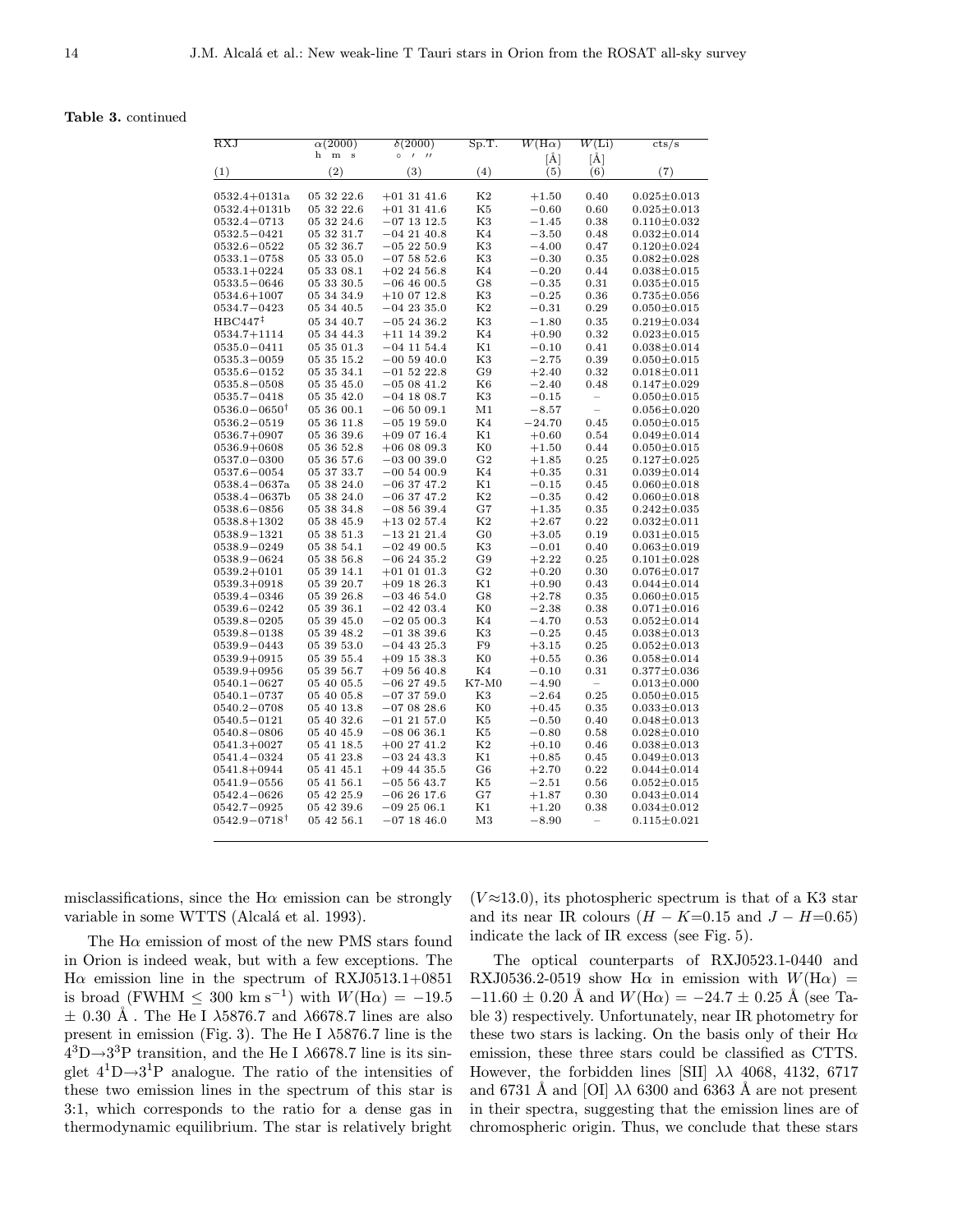| <b>RXJ</b>                | $\alpha(2000)$<br>h<br>m | $\delta(2000)$                                     | Sp.T.             | $W(\mathrm{H}\alpha)$    | $W(\rm Li)$              | cts/s             |
|---------------------------|--------------------------|----------------------------------------------------|-------------------|--------------------------|--------------------------|-------------------|
| (1)                       | <b>S</b><br>$^{\rm (2)}$ | $^{\prime}$<br>$\circ$<br>$\prime$<br>$^{\rm (3)}$ | $\left( 4\right)$ | [Å]<br>$\left( 5\right)$ | [Å]<br>(6)               | (7)               |
| $0543.5 - 0642$           | 05 43 27.4               | $-06$ 42 57.0                                      | G9                | $+1.41$                  | 0.19                     | $0.032 \pm 0.011$ |
| $0544.2 - 0941$           | 05 44 08.3               | $-09$ 41 36.9                                      | G9                | $+2.40$                  | 0.30                     | $0.035 \pm 0.012$ |
| $0544.2 - 1306$           | 05 44 10.3               | $-130630.8$                                        | K1                | $+0.72$                  | 0.25                     | $0.025 \pm 0.011$ |
| $0544.2 + 0115$           | 05 44 12.4               | $+01$ 15 42.6                                      | K3                | $+0.70$                  | 0.32                     | $0.049 \pm 0.014$ |
| $0544.6 - 0121$           | 05 44 34.0               | $-01$ 21 55.9                                      | K4                | $-1.95$                  | 0.41                     | $0.052 \pm 0.013$ |
| $0545.6 - 1020$           | 05 45 35.0               | $-102026.3$                                        | G7                | $+1.85$                  | 0.20                     | $0.054 \pm 0.015$ |
| $0546.1 + 1232$           | 05 46 03.4               | $+12$ 32 36.2                                      | G9                | $-0.30$                  | 0.30                     | $0.023 \pm 0.012$ |
| $0546.7 - 1223$           | 05 46 42.5               | $-12$ 23 28.8                                      | G5                | $+2.90$                  | 0.20                     | $0.033 \pm 0.019$ |
| $0546.9 - 0506^{\dagger}$ | 05 46 51.4               | $-050657.0$                                        | K4                | $-0.20$                  | $\overline{\phantom{m}}$ | $0.027 \pm 0.013$ |
| $0549.6 + 0232$           | 05 49 37.8               | $+02$ 32 59.7                                      | K2                | $+0.95$                  | 0.47                     | $0.030 \pm 0.012$ |
| $0550.6 - 1249^{\dagger}$ | 05 50 34.6               | $-124910.0$                                        | K6                | $-1.20$                  | $\overline{\phantom{m}}$ | $0.023 \pm 0.013$ |
| $0551.2+0748^{\dagger}$   | 05 51 09.3               | $+07$ 48 57.0                                      | K <sub>6</sub>    | $+1.05$                  | $\overline{\phantom{m}}$ | $0.029 + 0.014$   |
| $0551.2 - 0653$           | 05 51 10.8               | $-065329.7$                                        | K1                | $+1.50$                  | 0.43                     | $0.037 \pm 0.015$ |
| $0552.3 - 0557$           | 05 52 19.8               | $-055748.9$                                        | K2                | $+1.35$                  | 0.33                     | $0.027 \pm 0.013$ |
| $0554.6 - 0736$           | 05 54 34.1               | $-073629.3$                                        | G <sub>6</sub>    | $+2.68$                  | 0.22                     | $0.025 \pm 0.013$ |
| $0556.1 - 0800$           | 05 56 08.0               | $-080017.5$                                        | G8                | $+2.09$                  | 0.30                     | $0.046 \pm 0.017$ |
| $0556.5 + 0619$           | 05 56 28.1               | $+06$ 19 37.3                                      | G9                | $+2.79$                  | 0.19                     | $0.033 \pm 0.015$ |
| $0556.8 - 0611^{\dagger}$ | 05 56 46.8               | $-06$ 11 13.5                                      | K5                | $-0.15$                  | $\overline{\phantom{m}}$ | $0.038 + 0.015$   |
| $0558.0 + 0929$           | 05 57 57.5               | $+092903.4$                                        | G9                | $+3.50$                  | 0.27                     | $0.025 \pm 0.013$ |
| $0558.0 - 0145$           | 05 58 02.1               | $-01$ 45 29.5                                      | K1                | $+2.05$                  | 0.27                     | $0.036 \pm 0.016$ |

<sup>†</sup> Li I  $\lambda$  6707 Å absorption to be confirmed because of the low signal-to-noise of the spectrum.

‡ optical counterpart of the source RXJ 0534.7−0524. The X-ray position of the the RASS source is given.



Fig. 3. Spectrum of the optical counterpart of the source RXJ0513.1+0851

are not CTTS, but most probably WTTS with very active chromospheres or WTTS which presented flare activity during the spectroscopic observations. The latter hypothesis is supported by studies of flare activity in WTTS in Orion (Preibish et al. 1995, and references therein) and the recent finding that some of the RASS discovered WTTS in the Chamaeleon SFR show flare activity too (Guenther 1995). A few of these stars, while displaying normally a typical WTTS spectrum, sometimes show a spectrum with characteristics very similar to those of the spectrum in Fig. 3 (Alcalá et al. 1993; Alcalá et al., in preparation).

# 3.5. Spatial distribution of the new WTTS

The spatial distribution of the new WTTS and the known CTTS from the Herbig & Bell catalogue (1988) in the Orion cloud complex is shown in Fig. 4. The outlines of the CO maps by Maddalena et al. (1986) are also overplotted for comparison purposes. While the WTTS are more or less uniformly spread over the whole star forming region, the CTTS are concentrated in the denser parts or cores of the molecular clouds. This confirms previous results found for the Chamaeleon and Taurus-Auriga SFRs (A95; W95).

Most of the CTTS in the Orion complex are located in the Orion nebula, the NGC 2023 and NGC 2024 clusters and in the  $\lambda$  Orionis region. Many WTTS are located also in these areas, but plenty of them are also scattered southwards and northwards of the nebula, where no known CTTS are found and they extend even farther off the limits of the "A" molecular cloud. There are also WTTS located near the NGC 2023 and NGC 2024 clusters and the  $\lambda$  Orionis region, but they are much more scattered than the CTTS. Note that some WTTS are more than 6◦ distant from the cloud cores. Assuming typical T Tauri ages of  $\leq 10^7$ , the outermost WTTS should move with mean velocities greater than the typical space velocity given by the velocity dispersion of the CTTS. The existence of lowmass PMS stars rather far from SFRs has been interpreted in terms of "run-away T Tauri stars" (RATTS) by Sterzik et al. (1995), who used 98 of the 112 new WTTS as training sample to preselect potential PMS candidates. The rest of the new WTTS were identified later but independently form the Sterzik et al. (1995) criterion. We investigated the statistical status of these 14 X-ray sources in the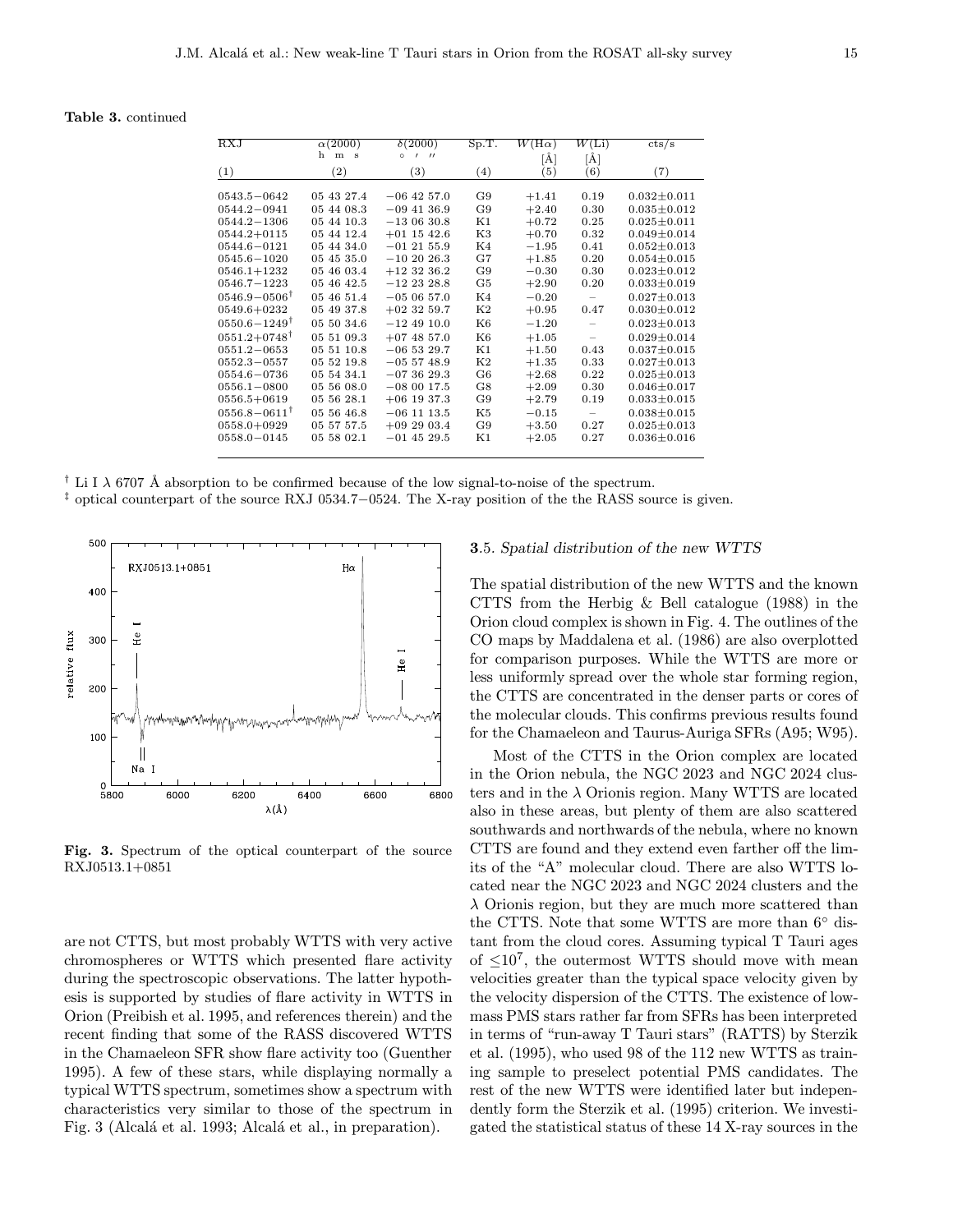Table 4. Journal of photometric observations

| Period        | Telescope        | Detector  | Photometric           | No. of target |
|---------------|------------------|-----------|-----------------------|---------------|
|               |                  |           | system                | stars         |
| November 1991 | $0.8~\mathrm{m}$ | P07029    | $UBV(RI)_{\text{KC}}$ | 6             |
| November 1992 | $2.1 \text{ m}$  | InSb      | JHKLM                 | 45            |
| November 1992 | $0.8~\mathrm{m}$ | P07029    | $UBV(RI)_{\text{KC}}$ | 10            |
| December 1992 | $1.5~\mathrm{m}$ | P07029    | $UBV(RI)_{\text{KC}}$ | 8             |
| January 1994  | $1.5~\mathrm{m}$ | EMI9789QA | $uv$ by- $\beta$      | 20            |
| November 1994 | $1.5~\mathrm{m}$ | EMI9789QA | $uv$ by- $\beta$      | 23            |
| December 1994 | $0.8~\mathrm{m}$ | P07029    | $UBV(RI)_{\text{KC}}$ | 15            |

context of the pre-selection criterion and found that most of them can be classified as potential T Tauri candidates. We have also checked the status the sources with dubious lithium absorption and obtained similar results. A more complete study of the relation between spatial distribution of the WTTS and their ages will be published in our forthcoming paper.

## 3.6. Finding charts of the new WTTS in Orion

Finding charts for the new WTTS (excluding RXJ 0534.7- 0524 which is identified with the star HBC447, see Sects. 3.1 and 3.2) were produced using the Palomar digitised photographic plates and are provided in Fig. 6. In these finding charts North is up, and East is to the left. Each finding chart covers a field of  $5' \times 5'$  on the sky. The finding charts are sorted by right ascension, and the name of the corresponding X-ray source is also reported for identification in Table 3.

## 4. The photometric observations

 $UBV(RI)_{\text{KC}}$ ,  $JHKL$  and  $uvby-\beta$  photometric observations for 39, 45 and 42 new WTTS respectively, were carried out at the San Pedro Mártir National Astronomical Observatory (SPMO) in Baja California, México. The data were gathered during several observational runs in the period from November 1991 to December 1994. The basic information on the observing runs, the telescopes and the instrumental set-up used are reported in Table 4.

# 4.1.  $UBV(RI)_{\text{KC}}$  photometry

The 84 cm telescope and the Lowell I pulse counting photometer of the Sierra San Pedro Mártir National Astronomical Observatory in Baja California, Mexico (SPMO) were used to acquire the  $UBV(RI)_{\text{KC}}$  photometry of the new Orion WTTS detected with ROSAT. The photometer consists of a P07029 photomultiplier in the pulse counting mode cooled to −70◦C and a set of Johnson-Kron-Cousins  $(UBV(RI)_{\text{KC}})$  filters. Details about the instrument can be found in a technical report by Echevarria et al. (1991). A set of 15 reference stars were observed nightly in order to tie the observations to the  $UBV(RI)_{\text{KC}}$  standard system. The reference stars were selected from the list by



Fig. 4. Spatial distribution of the newly discovered WTTS  $( \circ )$  and of the known CTTS  $( \cdot )$  in the Orion SFR. The crosses ( $\times$ ) represent WTTS candidates for which the Li I  $\lambda$  $6707$  Å absorption line has to be confirmed. The outlines of the CO line radio-survey by Maddalena et al. (1986) are overplotted as a shaded line. See Sect. 3.5 for further explanations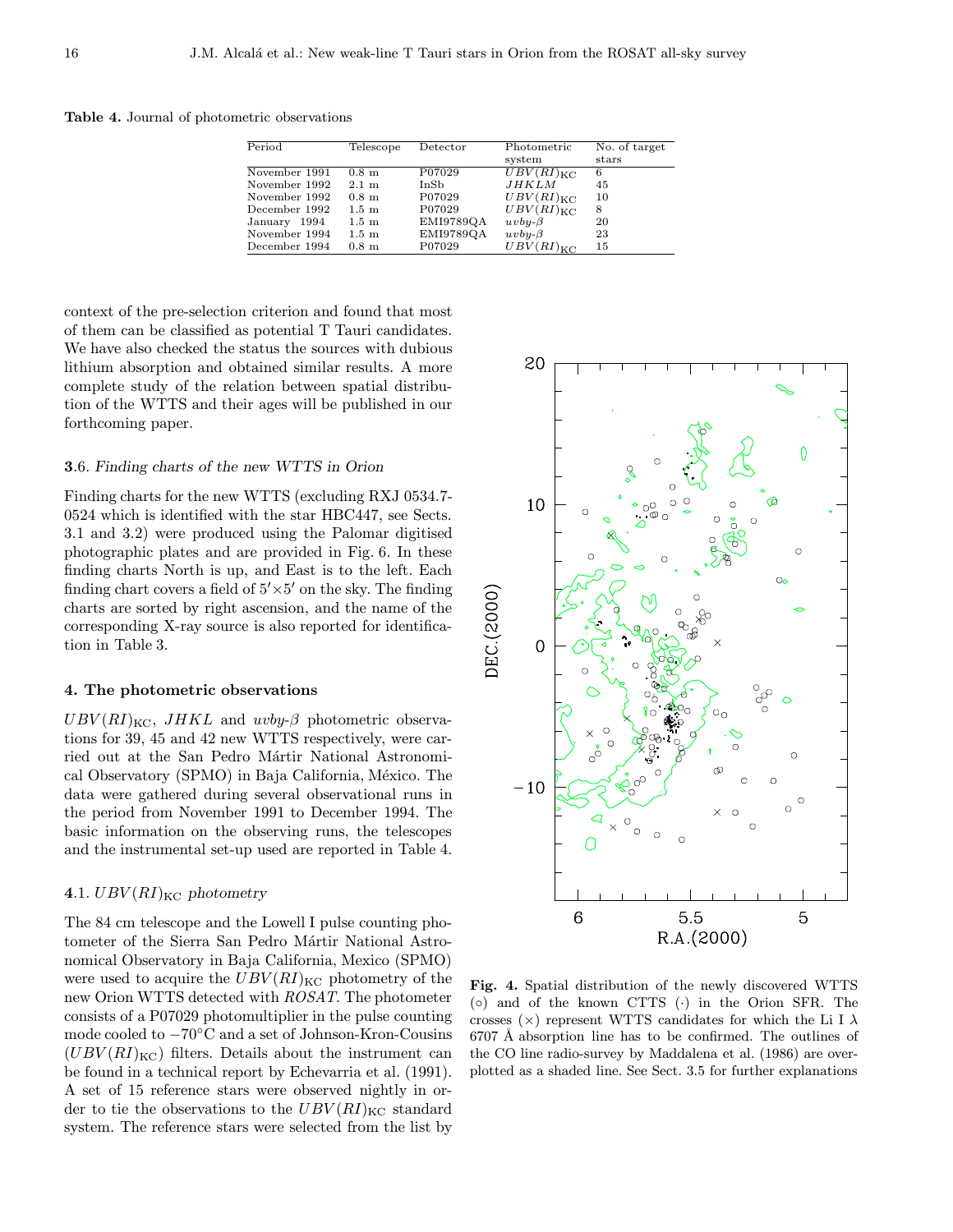Landolt (1983) and span from B7 to M0 spectral types. The observations consisted of a of several (10−15 s) integrations on each filter on the star and on the near background. A 20 arcsec diaphragm was used. The data were reduced following the procedures by outlined by Harris et al. (1981). Seasonal mean extinction coefficients given by Schuster (1982) were adopted for the atmospheric extinction correction. The resulting  $UBV(RI)_{\text{KC}}$  photometry of the program stars is presented in Table 5. The typical observing errors were estimated from the zero point scatter of the standard stars and are the following:  $\sigma_U = 0.05$ , σ<sub>B</sub>=0.04, σ<sub>V</sub>=0.03, σ<sub>R<sub>KC</sub>=0.02 and σ<sub>I<sub>KC</sub>=0.02.</sub></sub>

# 4.2. JHKL photometry

The SPMO near-IR photometer consists of a InSb diode as detector (cooled at the liquid  $N_2$  temperature) and a JHKLM set of filters. The photometer was attached to the 2.1 m telescope in its infrared configuration  $(f/27)$ with a chopping secondary mirror (see Roth et al. 1984 for details). A 40 arcsec throw in declination axis and a 10 arcsec diaphragm were used during the observations. In order to fix the observations to the local photometric system, we observed  $5 \pm 1$  near IR standard stars nightly. These stars were taken from the list by Tapia et al.(1986). The data at each night were reduced independently following a standard procedure (e.g. Mitchell 1960). The resulting photometry of the program stars is given in Table 5. Typical errors of the derived magnitudes of the program stars were estimated from integrations in each filter and from the nightly zero point dispersion of the standard stars. The mean errors are:  $\sigma_J=0.03$ ,  $\sigma_H=0.03$ ,  $\sigma_K=0.05$  and  $\sigma_L = 0.30$ .

The IR colour-colour diagram for the newly discovered WTTS in Orion is shown in Fig. 5 together with the sample of class I and class II IR-sources in the Taurus-Auriga SFR taken from the literature (Herbig & Bell 1988). The normal reddening vector is also shown. Except for three stars (RXJ0534.7-0423, RXJ0535.0-0411 and RXJ0539.8- 0205), it can be seen that the WTTS tend to follow the line given by the intrinsic colour line for normal field dwarfs, indicating the lack of (significant) near IR flux-excesses. In the two-colour diagram of Fig. 5, three groups are clearly distinguished: the first group is represented by the IRsources, the WTTS form the second group and the third group is defined by the field stars. The apparent difference between WTTS and field stars in the IR colour-colour diagram can be ascribed to their different spectral type distributions. While most WTTS have spectral types later than G4, most field stars are earlier than G5.

The spectra of the three discrepant WTTS in the IR colour-colour diagram do not show any untypical characteristic, but we cannot exclude the possible presence of residual circumstellar matter in these stars. For a subsample of 16 WTTS with both  $UBV(RI)_{\text{KC}}$  and  $JHK$  photometric measurements, we derived the spectral energy distributions (SEDs) and confirmed that the new WTTS are "class III" IR sources.



Fig. 5. IR colour-colour diagram for three groups of stars: the new WTTS in Orion (open circles), the class I and class II IR-sources in Taurus-Auriga (filled circles) and normal field stars (crosses). The solid line represents the intrinsic colours for dwarfs from Bessel & Brett (1988) and arrow indicates the normal reddening vector

## 4.3.  $uvby-\beta$  photometry

The SPMO "Danish" grating spectrophotometer for the uvby- $\beta$  photometry is described in detail by Nissen (1984) and by Schuster & Nissen (1988). For a brief description of the photometer consult Terranegra et al. (1994). The photometer consists of six rectangular slots, their corresponding "spectral edge smoothing" filters and sic photomultipliers in a photon counting mode. Four channels are used for simultaneous uvby observations and the two remaining channels (the "wide" and "narrow" passbands) are used for the  $\beta$ -index measurements. In both modes, the channels are measured simultaneously but independently from another. Uncooled EMI 9789 QA type photomultipliers are used as detectors in the photon counting mode. The system closely reproduces the  $uvby-\beta$  systems of Crawford & Barnes (1970) and of Olsen (1983, 1984). About 15 secondary standard stars were observed from a list kindly provided to us by W. Schuster. Care was taken to include standard stars covering the spectral types and luminosity classes of the program stars. A 20 arcsec diaphragm was used during the observations. The integration time was fixed in order to achieve a photon noise less than 1% for the net signal. All the standard stars were observed at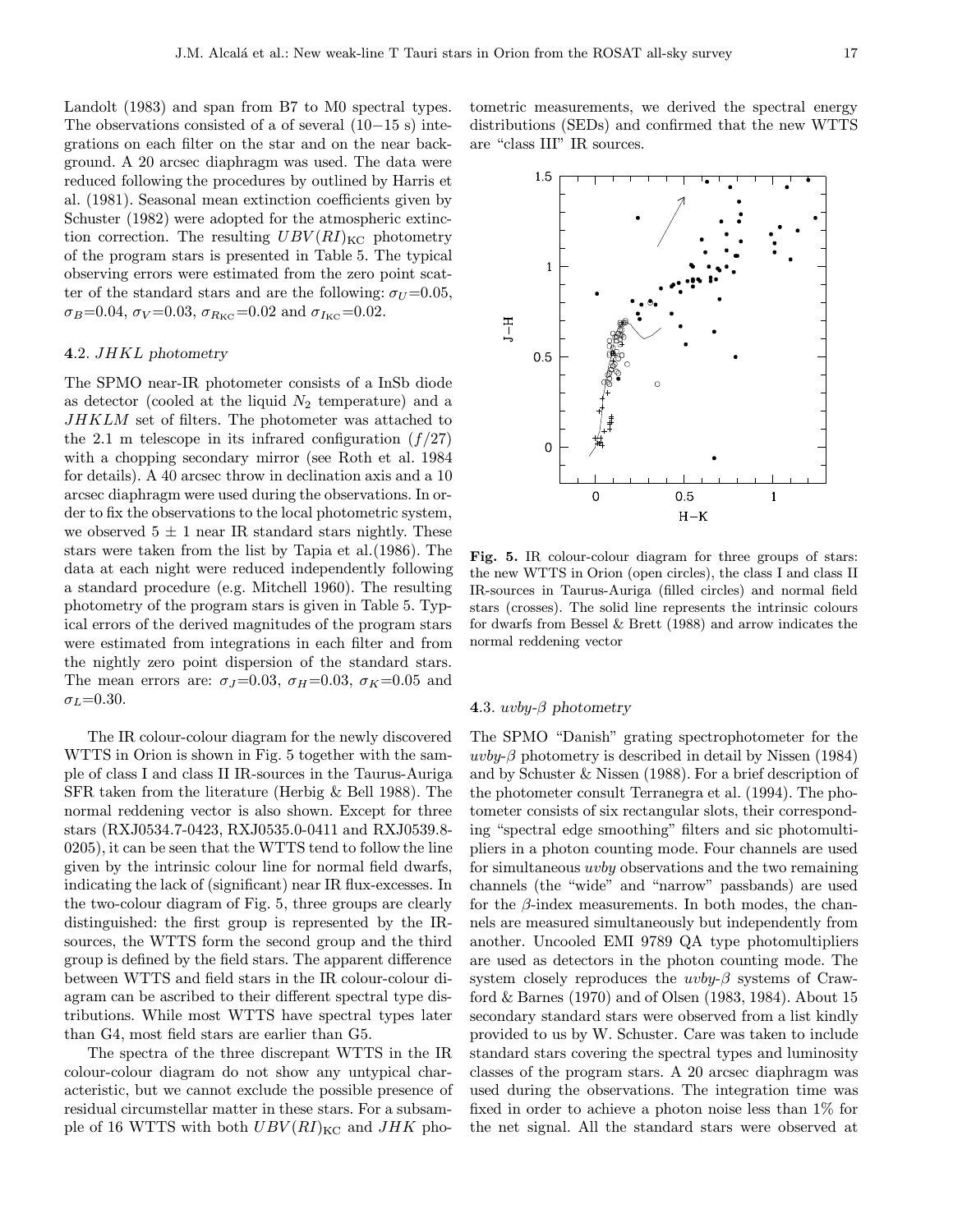Table 5.  $UBV(RI)_{\rm KC}$  and near IR photometry of the new WTTS in Orion

| RXJ                              | $\overline{U}$ | $\overline{B}$ | V     | $\overline{R}_{\rm KC}$ | $\overline{I}_{\text{KC}}$ | J             | $_{H}$              | Κ            | L     |
|----------------------------------|----------------|----------------|-------|-------------------------|----------------------------|---------------|---------------------|--------------|-------|
| $0500.4 - 1054$                  |                | 14.11          | 13.00 | 12.31                   | 11.58                      |               |                     |              |       |
| 0510.3-0330                      |                | 12.53          | 11.74 | 11.29                   | 10.87                      |               |                     |              |       |
| $0513.1 + 0851$                  |                |                |       |                         |                            | 10.20         | 9.55                | 9.40         |       |
| 0515.6–0930                      |                | 10.46          | 9.79  | 9.39                    | $+9.02$                    |               |                     |              |       |
| $0518.0 + 0712$<br>$0518.3+0829$ | 12.54          | 12.04          | 11.15 | 10.54                   | 10.11                      | 10.40<br>9.40 | 9.89<br>8.91        | 9.74<br>8.78 |       |
| $0520.0 + 0612$                  | 13.46          | 12.50          | 11.31 | 10.60                   | 10.09                      | 9.17          | 8.58                | 8.46         | 8.62  |
| $0520.5 + 0616$                  | 13.88          | 12.68          | 11.49 | 10.80                   | 10.14                      | 9.18          | 8.61                | 8.47         | 8.41  |
| $0520.9 - 0452$                  |                | 9.98           | 9.53  | 9.24                    | 8.97                       |               |                     |              |       |
| 0522.1–0844                      | 13.59          | 12.95          | 12.09 | 11.60                   | 11.13                      |               |                     |              |       |
| $0522.9 + 0857$                  |                | 11.27          | 10.28 |                         | 9.08                       | 8.12          | 7.52                | 7.38         | 7.30  |
| 0523.7+0652                      | 14.18          | 13.87          | 12.47 | 11.37                   | 10.83                      | 9.83          | 9.15                | 9.00         | 8.78  |
| 0526.7+0143                      |                |                |       |                         |                            | 10.01         | 9.66                | 9.58         | 8.84  |
| $0526.8 + 0222$                  | 12.29          | 12.18          | 11.51 | 11.11                   | 10.71                      | 10.05         | 9.69                | 9.62         | 7.42  |
| $0528.0 - 0053$                  |                |                |       |                         |                            | 10.74         | 10.23               | 10.15        |       |
| 0528.3+0326                      | 13.09          | 12.66          | 11.76 | 11.18                   | 10.81                      | 9.97          | 9.45                | 9.35         | 8.89  |
| $0528.8 + 0048$                  |                |                |       |                         |                            | 11.31         | 10.90               | 10.77        |       |
| $0528.8 + 0105$                  |                |                |       |                         |                            | 10.19         | 9.51                | 9.37         | 8.79  |
| 0529.2-0615<br>0529.4+0041       | 12.42          | 12.12          | 11.27 | 10.77                   | 10.31                      | 10.32         | 9.69                | 9.59         |       |
| $0530.1 + 0041$                  | 10.33          | 10.23          | 9.54  | 9.19                    | 8.72                       | 8.15          | 7.74                | 7.66         | 8.00  |
| $0530.7 - 0434$                  | 13.90          | 12.57          | 11.51 | 10.79                   | 10.25                      | 9.28          | 8.60                | 8.45         | 7.90  |
| 0531.2+0118                      |                | 13.68          | 12.84 | 12.36                   | 11.88                      |               |                     |              |       |
| 0532.1–0732                      |                |                |       |                         |                            | 10.55         | 9.94                | 9.83         |       |
| $0532.2 - 1340$                  |                | 10.21          | 9.67  | 9.32                    | 9.07                       | 8.63          | 8.43                | 8.45         | 7.99  |
| 0532.4-0713                      | 14.03          | 13.97          | 12.86 | 12.23                   | 11.57                      | 10.70         | 10.05               | 9.91         |       |
| $0532.5 - 0421$                  | 13.80          | 13.05          | 11.93 | 11.27                   | 10.65                      |               |                     |              |       |
| $0532.6 - 0522$                  | 14.62          | 13.19          | 12.05 | 11.32                   | 10.37                      | 9.72          | 9.03                | 8.87         |       |
| $0533.1 - 0758$                  |                |                |       |                         |                            | 9.87          | 9.25                | 9.10         | 9.93  |
| 0533.5-0646                      | 12.11          | 11.85          | 11.12 | 10.70                   | 10.28                      |               |                     |              |       |
| 0534.7-0423                      | 12.55          | 11.53          | 11.06 | 10.73                   | 9.92                       | 10.12         | 9.86                | 9.80         |       |
| HBC447<br>0535.0-0411            | 13.88          | 13.61          | 12.34 | 11.80                   | 11.25                      | 10.27         | 9.92                | 9.57         |       |
| 0535.3–0059                      |                | 15.10          | 14.06 | 13.22                   | 12.61                      |               |                     |              |       |
| 0535.8-0508                      | 15.61          | 14.41          | 12.91 | 12.09                   | 11.31                      |               |                     |              |       |
| 0536.7+0907                      |                |                |       |                         |                            | 10.43         | 9.82                | 9.70         |       |
| $0536.9+0608$                    |                |                |       |                         |                            | 10.81         | 10.36               | 10.26        |       |
| 0537.0-0300                      | 11.11          | 10.97          | 10.25 | 9.79                    | 9.37                       | 8.91          | 8.48                | 8.39         | 8.59  |
| 0537.6–0054                      |                |                |       |                         |                            | 9.67          | 9.04                | 8.91         |       |
| $0538.6 - 0856$                  |                |                |       |                         |                            | 8.50          | 8.04                | 7.93         | 7.69  |
| 0538.9-1321                      |                | 11.20          | 10.63 | 10.29                   | 9.96                       |               |                     |              |       |
| 0538.9–0249                      |                |                |       |                         |                            | 10.93         | 10.32               | 10.16        |       |
| 0538.9-0624                      |                |                |       |                         |                            | 9.63          | 9.23                | 9.16         | 8.55  |
| $0539.2 + 0101$                  |                |                |       |                         |                            | 9.73          | 9.20                | 9.08         | 8.68  |
| 0539.4–0346                      |                |                |       |                         |                            | 9.78          | 9.33                | 9.23         |       |
| 0539.6-0242<br>0539.8-0205       | 11.21          | 10.92          | 10.06 | 9.51                    | 9.11                       | 8.53<br>10.75 | 8.01<br>9.95        | 7.91<br>9.64 | 7.78  |
| 0539.9-0443                      |                |                |       |                         |                            | 9.61          | 9.25                | 9.20         | 10.00 |
| $0540.1 - 0737$                  |                |                |       |                         |                            | 9.66          | 9.20                | 9.02         |       |
| $0540.2 - 0708$                  |                |                |       |                         |                            | 10.81         | 10.29               | 10.21        |       |
| 0540.8–0806                      |                | 14.23          | 12.87 | 12.10                   | 11.29                      |               |                     |              |       |
| 0541.3+0027                      |                |                |       |                         |                            | 10.95         | 10.26               | 10.09        |       |
| 0541.4-0324                      | 12.63          | 12.70          | 11.75 | 11.18                   | 10.66                      | 10.07         | 9.51                | 9.43         |       |
| $0541.8 + 0944$                  | 10.88          | 10.73          | 10.07 | 9.67                    | 9.28                       |               |                     |              |       |
| 0541.9-0556                      |                |                |       |                         |                            | 10.74         | 10.02               | 9.96         |       |
| $0542.4 - 0626$                  |                |                |       |                         |                            | 10.52         | 10.14               | 10.06        | 9.80  |
| 0542.7-0925                      |                |                |       |                         |                            | 10.51         | 9.96                | 9.86         |       |
| 0543.5-0642                      |                |                |       |                         |                            | 10.62         | 10.19               | 10.10        | 9.42  |
| 0544.2-0941<br>$0544.2 - 1306$   | 13.21          | 12.93          | 12.22 | 11.77                   | 11.35                      |               | 8.49                |              |       |
| $0544.2 + 0115$                  |                |                |       |                         |                            | 9.11<br>10.01 | $\boldsymbol{9.42}$ | 8.35<br>9.34 | 7.76  |
| $0545.6 - 1020$                  | 12.33          | 12.10          | 11.43 | 11.01                   | 10.61                      |               |                     |              |       |
| 0549.6+0232                      | 13.86          | 13.24          | 12.33 | 11.75                   | 11.20                      |               |                     |              |       |
| $0551.2 - 0653$                  | 12.51          | 12.08          | 11.24 | 10.73                   | 10.26                      |               |                     |              |       |
| 0554.6-0736                      | 12.43          | 12.33          | 11.71 | 11.31                   | 10.93                      |               |                     |              |       |
| $0556.1 - 0800$                  | 13.11          | 12.78          | 12.04 | 11.59                   | 11.19                      |               |                     |              |       |
| $0556.5 + 0619$                  | 11.53          | 11.19          | 10.41 | 9.96                    | 9.52                       |               |                     |              |       |
| 0558.0-0145                      | 13.55          | 12.93          | 12.08 | 11.55                   | 11.08                      |               |                     |              |       |
|                                  |                |                |       |                         |                            |               |                     |              |       |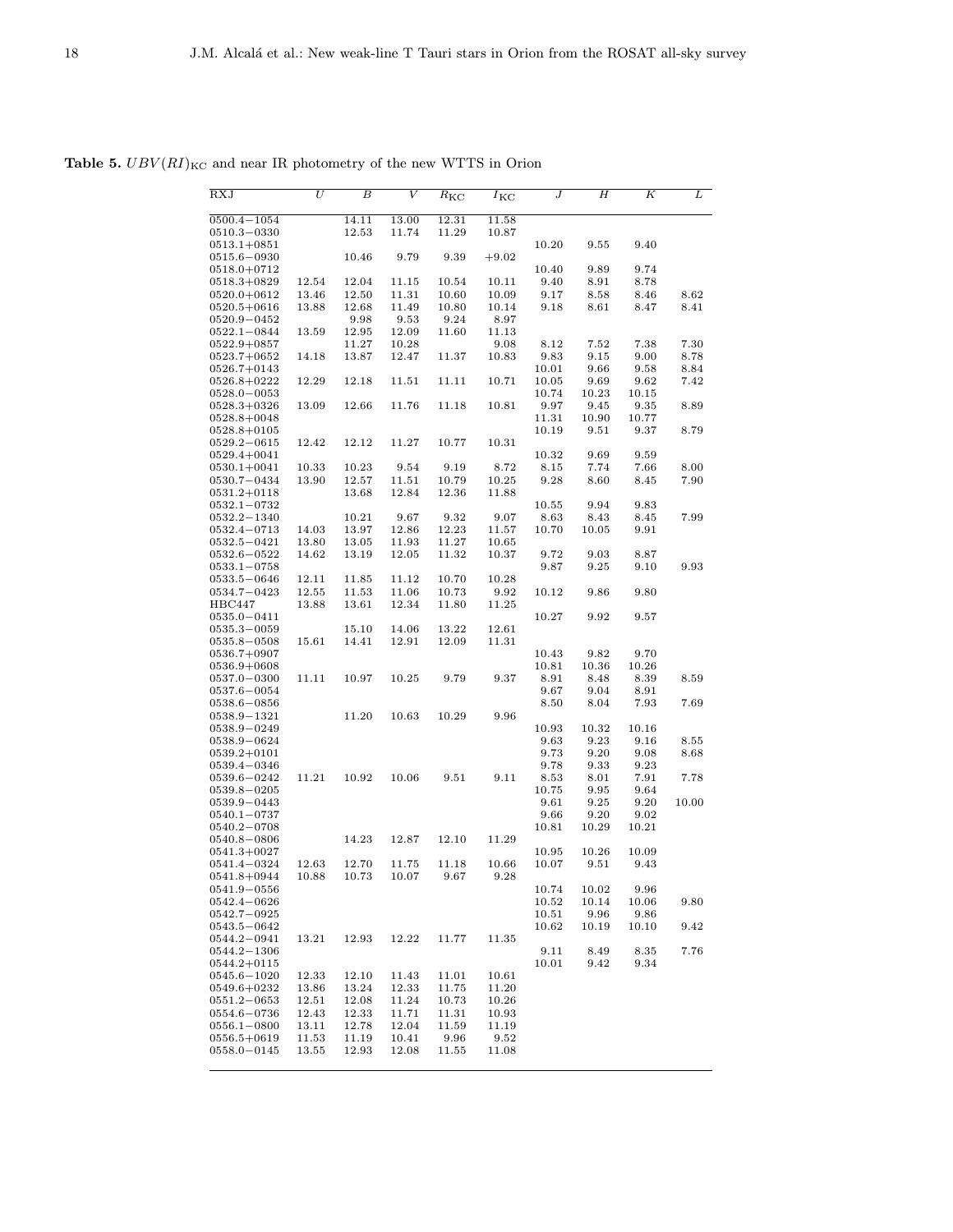least twice during the run. The instrumental magnitudes and colors were transformed to the standard system following usual procedures (cf. Terranegra et al. 1994). The NABAPHOT utility package of the San Pedro Mártir Observatory was used to reduce the data (Arellano-Ferro & Parrao 1988). The resulting  $uvby-\beta$  photometry of the program stars observed is listed in Table 6. In this table we give the quantities  $c_1$ ,  $m_1$  (cf. Strömgren 1966) and the  $\beta$ index (Crawford 1979). The typical mean errors of these measured quantities are  $\sigma_y=0.20$ ,  $\sigma_{b-y}=0.05$ ,  $\sigma_{c_1}=0.08$ ,  $\sigma_{m_1}$ =0.05 and  $\sigma_{H\beta}$ =0.06.

Table 6.  $uvby-β$  photometry

| $_{\rm RXJ}$    |       | $b-y$ | m <sub>1</sub>           |                          | $H\beta$      |
|-----------------|-------|-------|--------------------------|--------------------------|---------------|
|                 |       |       |                          | $c_1$                    |               |
| $0500.4 - 1054$ | 13.03 | 0.67  | 0.43                     | 0.27                     | $2.46^{e,v?}$ |
| $0501.1 + 0642$ | 12.62 | 0.64  | 0.44                     | $\overline{\phantom{0}}$ | 2.55          |
|                 |       |       | 0.20                     |                          |               |
| $0502.4 - 0744$ | 11.21 | 0.46  |                          | 0.38                     | 2.58          |
| $0506.2 + 0439$ | 13.58 | 1.15  | $\overline{\phantom{0}}$ | 0.30                     | $2.37^e$      |
| $0507.5 + 1010$ | 10.45 | 0.47  | 0.24                     | 0.27                     | 2.60          |
| $0509.0 - 0315$ | 11.27 | 0.48  | 0.21                     | 0.32                     | 2.57          |
| $0510.1 - 0427$ | 11.58 | 0.61  | 0.51                     | 0.12                     | 2.53          |
| $0510.3 - 0330$ | 11.38 | 0.52  | 0.22                     | 0.32                     | 2.57          |
| $0511.7 - 0348$ | 11.93 | 0.51  | 0.33                     | 0.23                     | 2.59          |
| $0512.3 - 0255$ | 10.47 | 0.46  | $\overline{a}$           | 0.20                     | $2.43^e$      |
| $0513.1 + 0851$ | 13.08 | 0.80  | 0.37                     | 0.26                     | 2.60          |
| 0513.4-1244     | 10.77 | 0.38  | 0.21                     | 0.34                     | 2.61          |
| $0515.6 - 0930$ | 9.84  | 0.42  | 0.27                     | 0.28                     | 2.59          |
| $0517.9 - 0708$ | 10.70 | 0.52  | 0.35                     | 0.27                     | 2.56          |
| $0518.0 - 1146$ | 11.51 | 0.55  | 0.36                     | 0.25                     | 2.58          |
| $0518.0 + 0712$ | 13.08 | 0.63  | 0.32                     | 0.36                     | 2.63          |
| $0518.3+0829$   | 11.68 | 0.54  | 0.25                     | 0.35                     | 2.58          |
| $0520.0 + 0612$ | 11.56 | 0.70  | 0.47                     | 0.27                     | 2.55          |
| $0520.5 + 0616$ | 12.20 | 0.69  | 0.43                     | 0.28                     | 2.56          |
| $0520.9 - 0452$ | 9.48  | 0.31  | 0.16                     | 0.40                     | 2.64          |
| $0522.9 + 0857$ | 11.13 | 0.61  | 0.21                     | 0.36                     | 2.59          |
| $0523.7+0652$   | 12.79 | 0.84  | 0.45                     | 0.23                     | 2.60          |
| $0526.7 + 0143$ | 12.82 | 0.62  | 0.25                     | 0.50                     | $2.45^{e,v?}$ |
| $0526.8 + 0222$ | 11.75 | 0.46  | 0.18                     | 0.43                     | 2.62          |
| $0528.3 + 0326$ | 12.04 | 0.59  | 0.27                     | 0.37                     | 2.60          |
| $0528.8 + 0048$ | 14.04 | 0.59  | 0.23                     | 0.33                     | 2.62          |
| $0529.2 - 0615$ | 11.19 | 0.53  | 0.26                     | 0.27                     | 2.54          |
| $0529.4 + 0041$ | 12.56 | 0.64  | 0.41                     | 0.28                     | 2.55          |
| $0530.1 + 0041$ | 9.53  | 0.44  | 0.19                     | 0.39                     | 2.63          |
| $0530.7 - 0434$ | 11.57 | 0.72  | 0.41                     | 0.27                     | 2.59          |
| $0532.1 - 0732$ | 12.57 | 0.64  | 0.37                     | 0.34                     | 2.55          |
| $0532.2 - 1340$ | 9.61  | 0.35  | 0.17                     | 0.41                     | 2.54          |
| 0532.4-0713     | 12.82 | 0.67  | 0.32                     | 0.33                     | 2.62          |
| $0532.5 - 0421$ | 11.89 | 0.63  | 0.46                     | 0.24                     | 2.58          |
| $0532.6 - 0522$ | 12.19 | 0.73  | 0.43                     | 0.26                     | 2.57          |
| $0533.1 - 0758$ | 11.76 | 0.71  | 0.43                     | 0.35                     | 2.56          |
| 0534.7-0423     | 13.22 | 0.68  | 0.43                     | 0.32                     | 2.66          |
| $0535.0 - 0411$ | 12.02 | 0.58  | 0.28                     | 0.33                     | $2.49^e$      |
| $0535.3 - 0059$ | 12.79 | 0.73  | 0.38                     | 0.44                     | 2.69          |
| $0537.0 - 0300$ | 10.14 | 0.47  | 0.17                     | 0.46                     | 2.60          |
| $0538.6 - 0856$ | 9.92  | 0.48  | 0.25                     | 0.35                     | 2.59          |
| $0541.8 + 0944$ | 10.09 | 0.42  | 0.20                     | 0.35                     | 2.51          |
|                 |       |       |                          |                          |               |

e:  $H\beta$  in emission; v?: possibly variable  $H\beta$ .

## 5. Conclusions

X-ray data from the RASS in an area of about 450 square degrees in direction to the Orion cloud complex were obtained. The mean spatially projected density of X-ray sources in this region is a factor of about two higher than that for the RASS elsewhere 5.6% of the RASS sources in this region are identified with previously known pre-main sequence stars. X-ray light curves were obtained for more than 200 sources detected with a high  $S/N$  ratio. Only three sources were found to show significant variability in X-rays, but we cannot exclude the possibility of low-level X-ray variability, observable as scan-to-scan variations, in the rest of the sources.

181 (spatially unbiased) RASS sources, widely distributed over the entire cloud complex, were investigated spectroscopically. 62% of them could be identified with WTTS. The new WTTS are found to be widely distributed throughout the entire Orion star forming region, while the CTTS in this region tend to be concentrated mainly in the cloud cores.

A sample of 39 WTTS was observed in the  $UBV(RI)_{\text{KC}}$  photometric system. Near-IR JHKL photometry for 45 WTTS was also obtained. In addition, uvby- $\beta$  photometric measurements were obtained for a sample of 42 WTTS. The spectral energy distributions of these WTTS and their position in the IR colour-colour diagram, confirms that they are "class III" IR sources.

Acknowledgements. We are very grateful to Prof. I. Appenzeller, E. Covino, M. Sterzik and R. Neuhäuser for valuable comments and suggestions for this research work. The ROSAT team, and in particular the EXSAS group at MPE are also acknowledged for assistance and help with the ROSAT data reduction. G. García of the SPMO efficiently assisted us with the near IR observations at the telescope and W. Schuster and L. Parrao helped us to configurate a subset of standard stars and instructing us with the reductions of the uvby-beta observations, respectively The ROSAT project has been supported by the Bundesministerium für Bildung, Wissenschaft, Forschung und Technologie and the Max-Planck-Gesellschaft. This research has made use of the SIMBAD database, operated at CDS, Strasbourg, France.

# References

- Alcal´a J.M., Covino E., Franchini M., et al., 1993, A&A 272, 225
- Alcal´a J.M., Krautter J., Schmitt J.H.M.M., et al., 1995, A&AS 114, 109 (A95)
- Arellano-Ferro A., Parrao L., 1988, Techn. Report No. 57, Instituto de Astronomia, UNAM, Ap. Postal 70-264, Mexico 04510, D.F.
- Blaauw A., 1991, in "The physics of star formation and early stellar evolution". In: Lada C.J., Kylafis N.D. (eds.), Vol. 342 of NATO ASI Series C. Dordrech: Kluwer
- Bodenheimer P., 1965, ApJ 142, 459
- Brand J., Wouterloot J.G.A., 1991, in "Low mass star formation in southern molecular clouds". In: Bo Reipurth (ed.), ESO Scientific Report No. 11, p. 1
- Crawford D.L., 1979, in "Problems of Calibrations of Multicolor Photometric Systems". In: Philip A.E. (ed.), Dudley Obs. Rep. No. 14
- Crawford D.L., Barnes J.V., 1970, AJ 75, 978
- Duerr R, Imhoff C.L., Lada C.J., 1982, ApJ 261, 135
- Echevarría J., Murillo J., Hiriart D., 1991, Manual de Usuario del Fotómetro Cuenta PulsosII, Observatorio Astronómico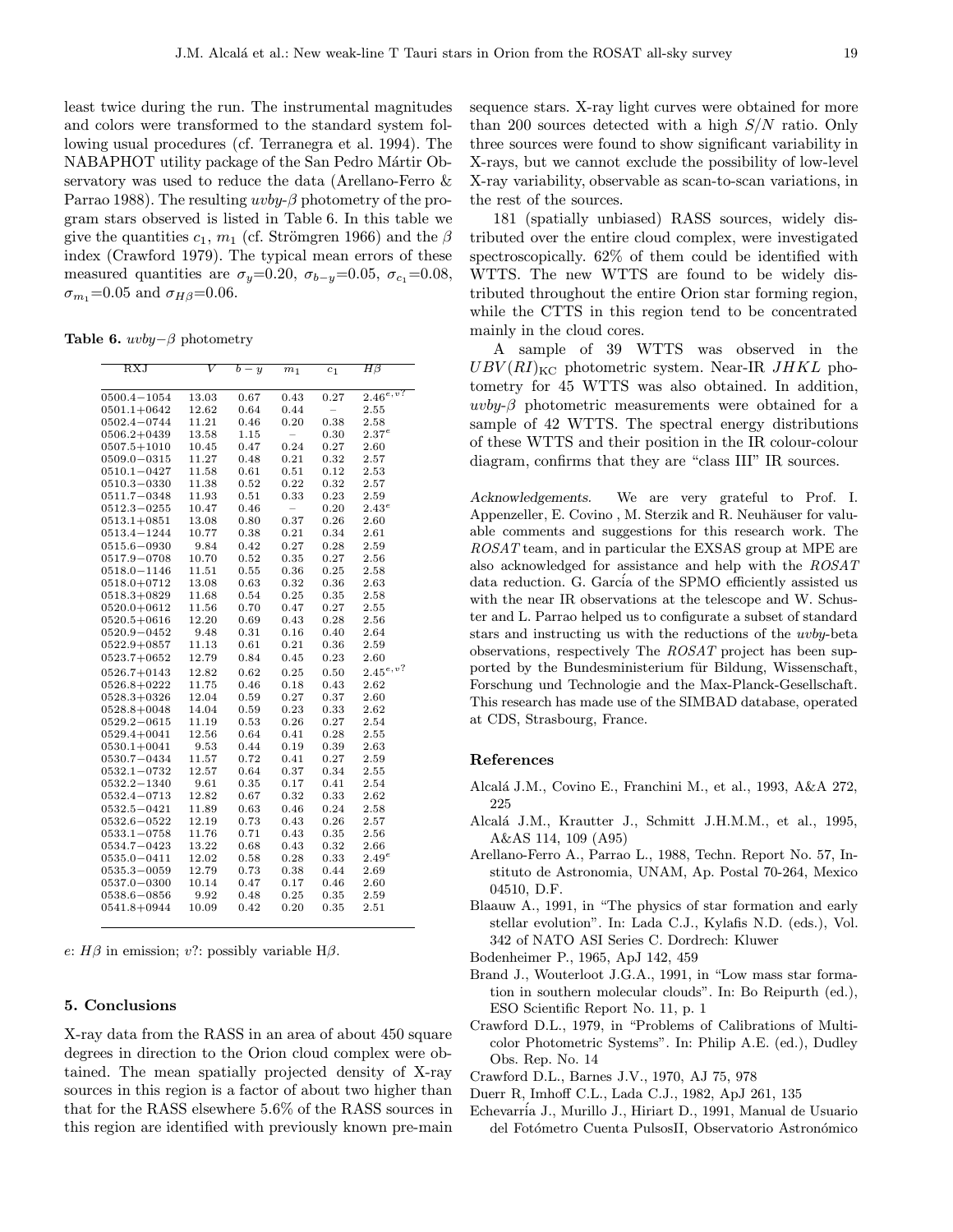Nacional, Apartado postal 877, Ensenada 22800, B.C. México

- Feigelson E.D., 1987 in Protostars and molecular clouds. In: Montmerle Th. and Bertout C. (eds.), CEN Saclay, Gif-sur-Yvette, p. 123
- Gagn´e M., Caillault J-P., 1994, ApJ 437, 361
- Genzel R., Stutzki J., 1989, ARA&A 27, 41
- Giacconi R., Gursky H., 1974, "X-ray Astronomy". Dordrecht: Reidel
- Guenther E., 1995, in Proceedings of the ESO workshop "The role of dust in the formation of stars". In: Ralf Siebenmorgen and Hans Ulrich Käufl. (eds.)
- Harris W.E., Fitzgerald M.P., Reed B.C., 1981, PASP 93, 507
- Herbig G.H., Bell K.R., 1988, Lick Observatory Bulletin, No. 1111
- Kogure T., et al., 1989, PASJ 41, 1195
- Krautter J., Alcalá J.M., Wichmann R., Neuhäuser R., Schmitt J.H.M.M., 1994, Rev. Mex. Astron. Astrofis. 29, 41
- Ku W.H.-M., Chanan G.A., 1979, ApJ 228, L33
- Landolt A.U., 1983, AJ 88, 439
- Maddalena R.J., Morris M, Moscowitz J., Thaddeuss P., 1986, ApJ 303, 375
- Mitchell R., 1960, ApJ 132, 68
- Neuhäuser R., Sterzik M.F., Schmitt J.H.M.M., Wichmann R., Krautter J., 1995, A&A 297, 391
- Nissen P., 1984 Technical Report of the SPMO, Instituto de Astronom´ia, P.O. Box 439027, San Diego, CA 92143-9027, U.S.A.
- Olsen E.H., 1983, A&AS 54, 55
- Olsen E.H., 1984, A&AS 57, 443
- Pfeffermann E., et al., 1986, Proc. SPIE 733, 519
- Preibish Th., Neuhäuser R., Alcalá J.M., 1995, A&A 304, L13
- Roth M, Iriarte A., Tapia M., Reséndiz G., 1984, Rev. Mex. Astron. Astrofis. 9, 25
- Schuster W.J., 1982, Rev. Mex. Astron. Astrof. 5, 149
- Schuster W., Nissen P., 1988, A&AS 73, 225
- Sterzik M., Alcalá J.M., Neuhäuser R., Schmitt J.H.M.M., 1995, A&A 297, 418
- Strömgren B., 1966, ARA&A 4, 433
- Tapia M., Neri L., Roth M., 1986, Rev. Mex. Astron. Astrofis. 13, 115
- Terranegra L., Chavarría-K. C., Díaz S., González-Patiño D., 1994, A&AS 104, 557
- Trümper J., et al., 1991, Nat 349, 579
- Voges W., 1992a, Satellite Symp. No. 3 ESA ISY-3, p. 155
- Voges W., 1992b, The ROSAT all-sky survey and the first identifications of X-ray sources using digitised optical plates. In: MacGillivray H.T., Thomson E.B. (eds.), Digitised optical sky surveys. Kluwer, p. 452-463
- Walter F.M., Brown A., Mathieu R.D., Myers P.C., Vrba F.J., 1988, AJ 96, 297
- Wichmann R., et al., 1995, A&A (submitted) (W95)
- Wiramihardja S.D., et al., 1989, PASJ 41, 155
- Zimmermann, et al., 1994, EXSAS user's Guide MPE Report No. 257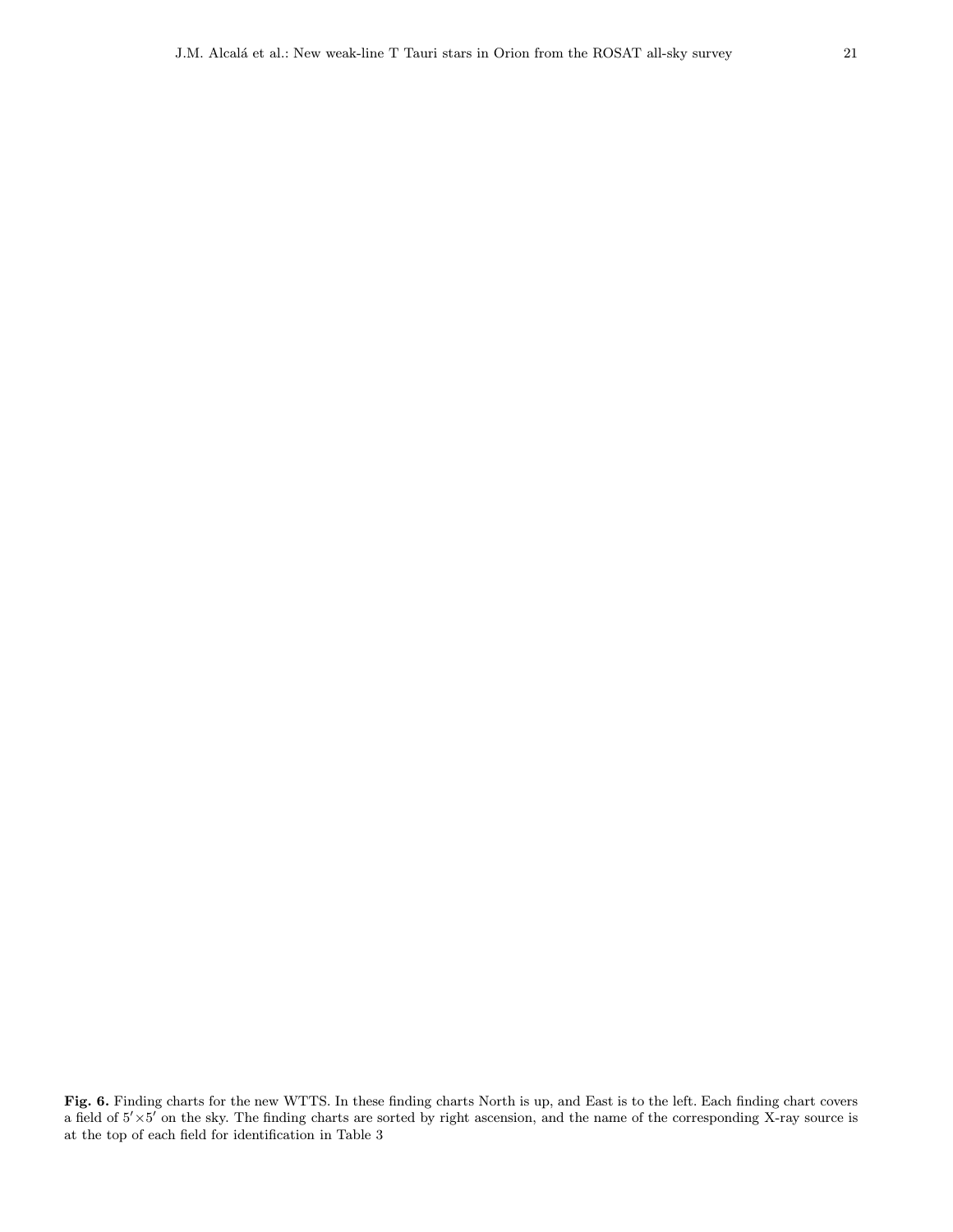Fig. 6. continued